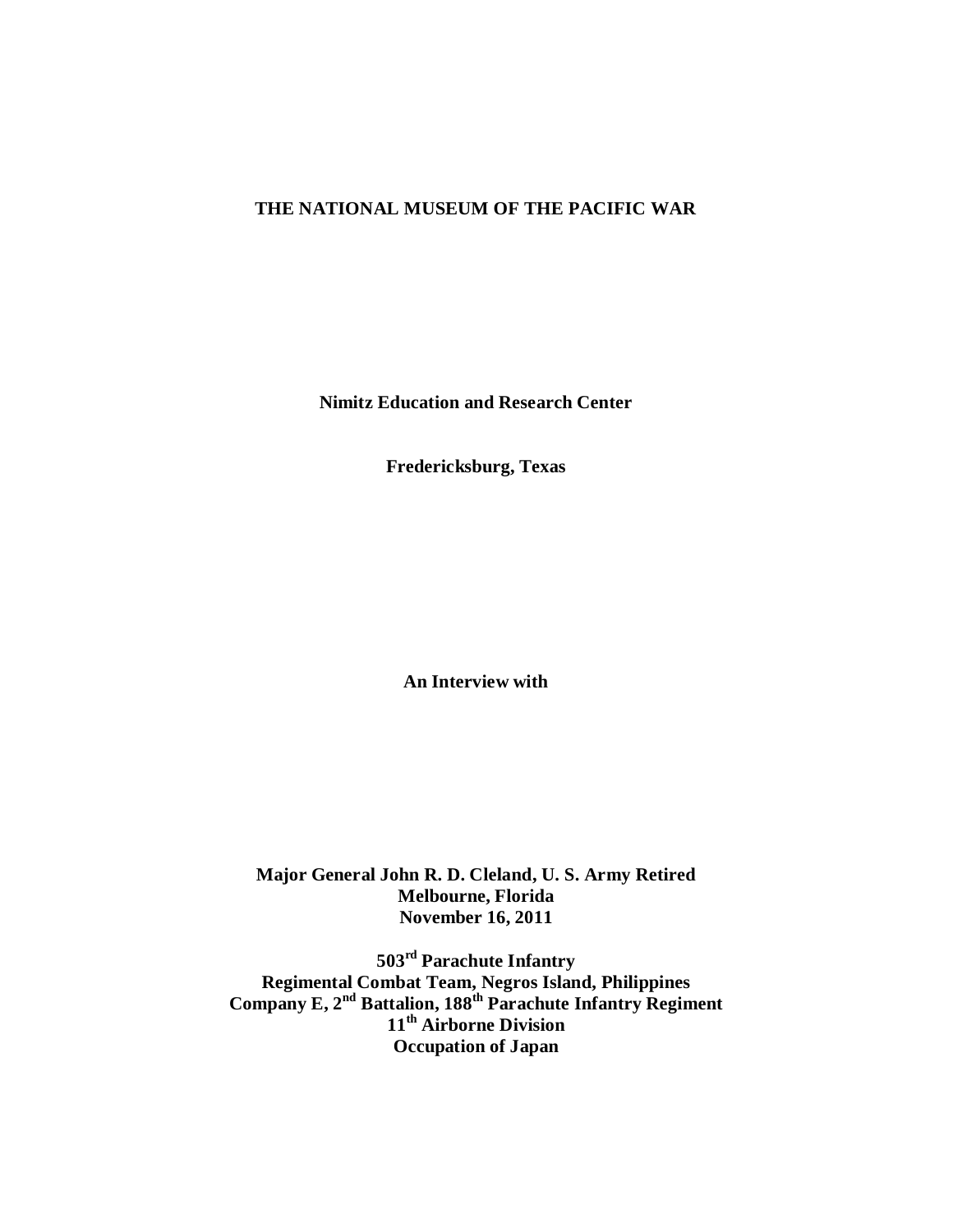My name is Richard Misenhimer and today is November 16, 2011. I am interviewing John R. D. Cleland, Major General, U.S. Army Retired, by telephone. His phone number is 321-757-9327. His address is: 1340 Democracy Avenue, Melbourne, Florida 32940. This interview is in support of the National Museum of Pacific War, Nimitz Education and Research Center, for the preservation of historical information related to World War II

## Mr. Misenhimer

John, I want to thank you for taking time to do this interview today and I want to thank you for your service to our country during World War II.

General Cleland

I am proud to have served.

Mr. Misenhimer

Now the first thing I need to do is read to you this agreement with the Museum. "Agreement read." Is that okay with you?

General Cleland

Yes.

Mr. Misenhimer

The next I would like to do is to get an alternative contact. We have found out that sometimes several years down the road we try to get back in contact with a veteran and he has moved or something. Do you have a son or daughter or someone we could contact if we needed to find you?

### General Cleland

Dr. Bruce P. Cleland. That is my son. His phone number is 225-752-2702. His address is 3902 Frostwood Avenue, Baton Rouge, LA 70817.

Mr. Misenhimer

Hopefully we will never need that but you never know what will happen. What is your birth date?

1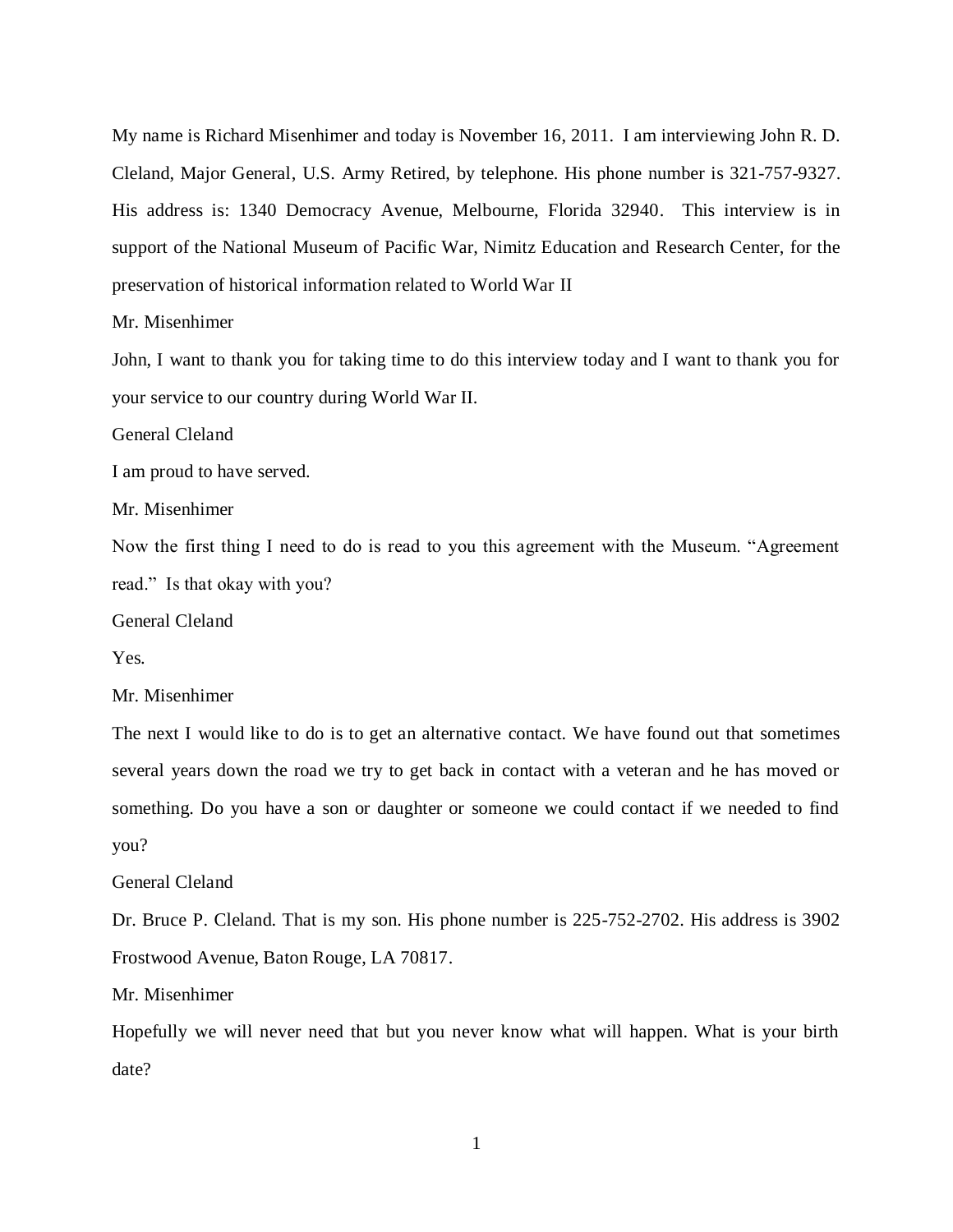General Cleland July 5, 1925 Mr. Misenhimer Where were you born? General Cleland Washington, D.C. Mr. Misenhimer Did you have brothers and sisters? General Cleland Two sisters. Mr. Misenhimer Were they involved in war work at all? General Cleland The oldest one worked as a clerk in one of the government departments in Washington, D.C. Mr. Misenhimer Now you grew up during the Depression. How did the Depression affect you and your family? General Cleland It wasn't too pleasant but we survived. Mr. Misenhimer What was your father's occupation? General Cleland My mother and father were divorced, so my sisters and I lived with our mother and grandparents. Mr. Misenhimer What was your grandfather's occupation? General Cleland He was retired.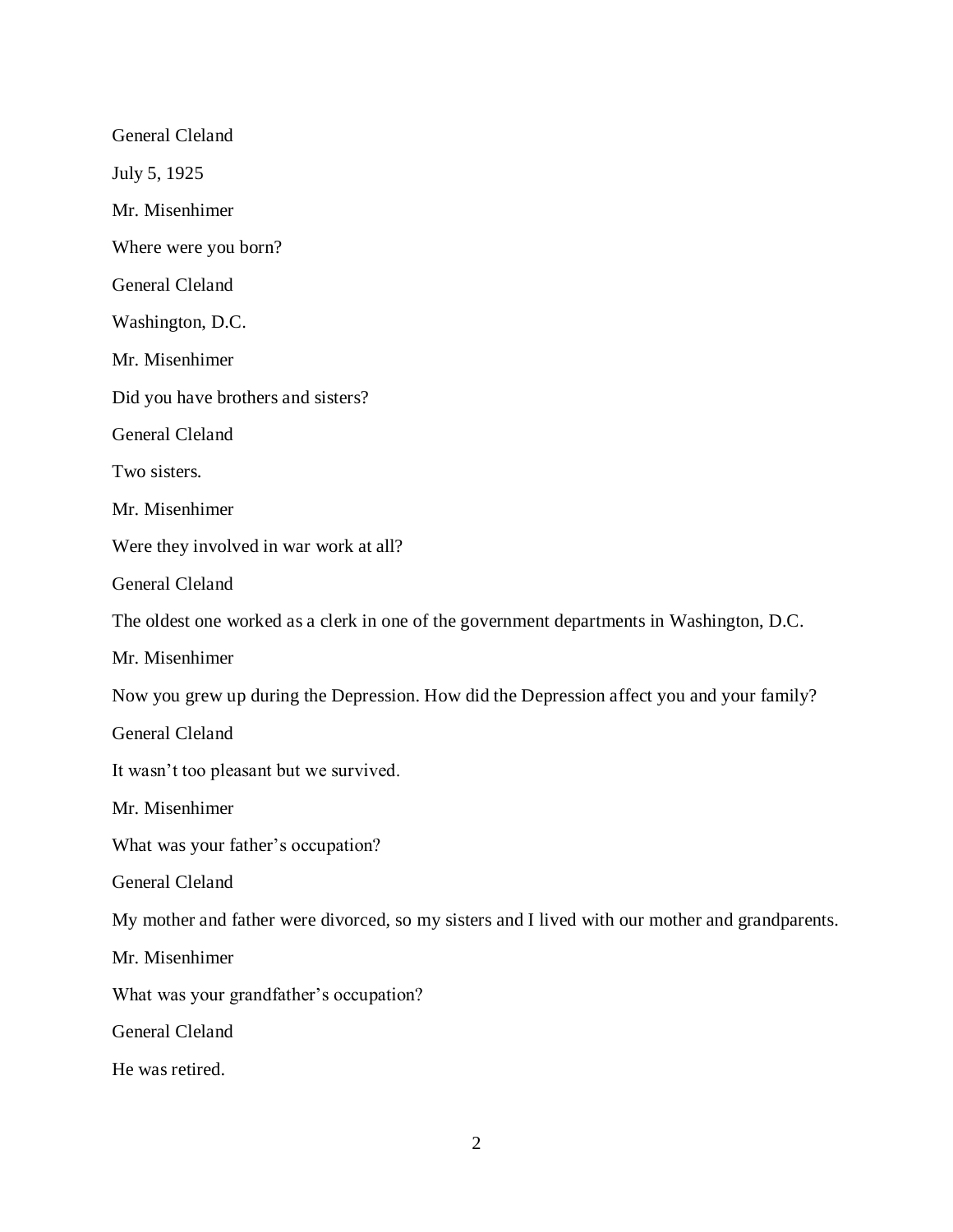Mr. Misenhimer Where did you go to high school? General Cleland I went to high school in Washington, D.C. General Cleland What year did you graduate from there? General Cleland 1943. Mr. Misenhimer Now on December 7, 1941 when Japan attacked Pearl Harbor, do you recall hearing about that? General Cleland Yes. I was playing sandlot football with some buddies. I came home and my mother informed that she had heard it on the radio. Mr. Misenhimer How did you feel that would affect you? General Cleland I didn't know how it would affect me. All I knew was that the dirty Japs had attacked Pearl Harbor and our country was going to do something about it. Mr. Misenhimer You were 16 at that time, right? General Cleland Yes. Mr. Misenhimer When did you go into the service? General Cleland I went into the service; I enlisted in June of 1943.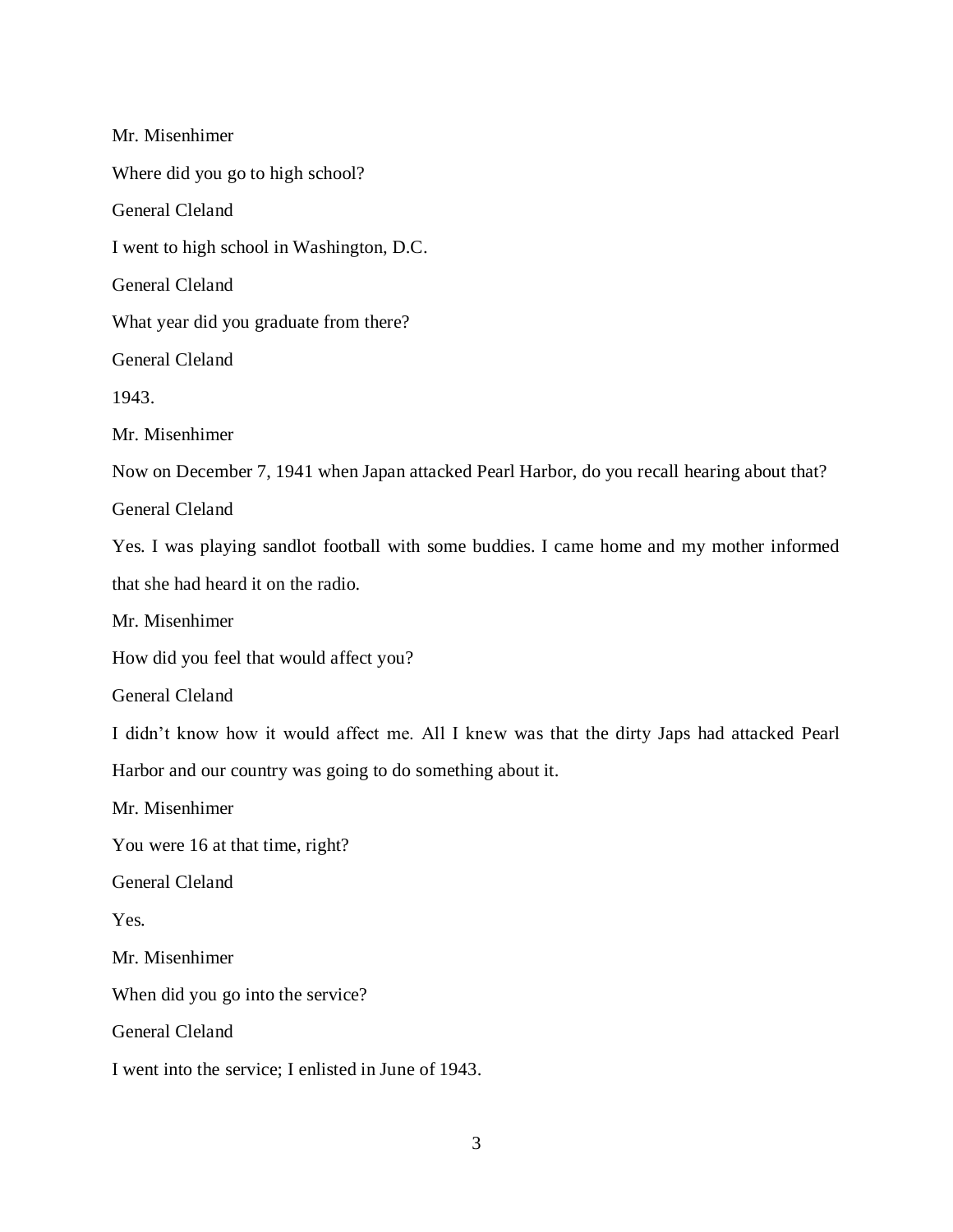Mr. Misenhimer

Just after you graduated from high school.

General Cleland

Actually it was before I graduated. My mother let me enlist in the reserves with the proviso that I

wouldn't go until I graduated from high school.

Mr. Misenhimer

And you went into the Army, is that correct?

General Cleland

Yes.

Mr. Misenhimer

How did you choose the Army?

General Cleland

I chose the Army because both my father and my grandfather had served in the Army and I wanted to be a paratrooper.

Mr. Misenhimer

Where did you go in at?

General Cleland

I was inducted at Ft. Lee, Virginia.

Mr. Misenhimer

Where did you go for your basic training?

General Cleland

I got my basic training at North Camp Hood, Texas.

Mr. Misenhimer

Where is that?

General Cleland

That is north of what is now Fort Hood. Back then it was Camp Hood. It was a tank destroyer training center and an infantry basic training center.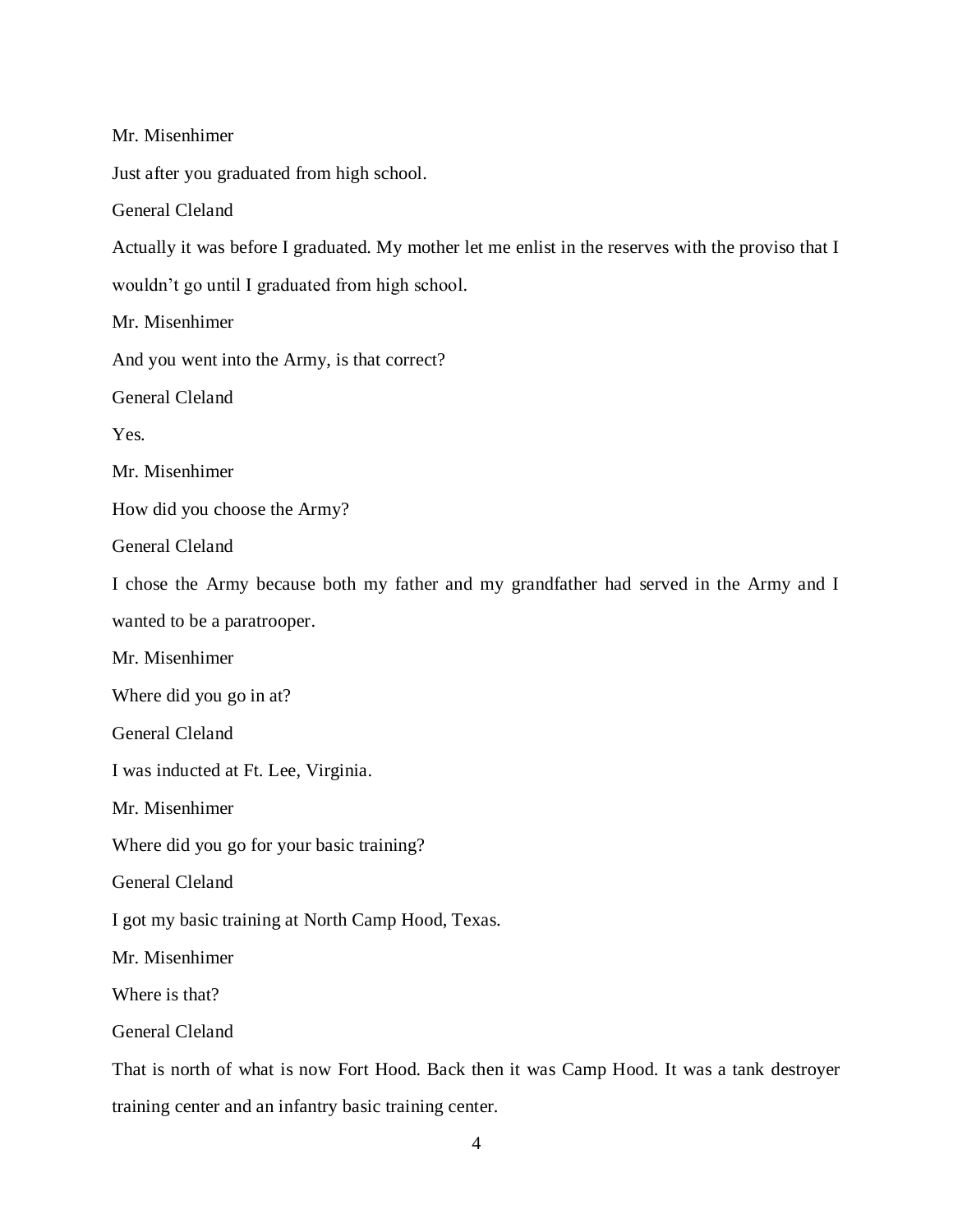Mr. Misenhimer How did you travel to Camp Hood? General Cleland I traveled to Camp Hood by train. Mr. Misenhimer How was that train trip? General Cleland From Fort Lee to St. Louis it was excellent. I and another recruit had a compartment. However from St. Louis to Waco was another story. (Laugh) We had two seats in a day coach. Mr. Misenhimer Had you been that far from home before? General Cleland Yes. Mr. Misenhimer What all did you do during basic training? General Cleland The first thing we did was, we waited for the rest of the recruits to come in to fill up the company and the battalion before we started training. They sent us out on detail clearing land for the next group of barracks that were going to be built. Mr. Misenhimer What kind of training did you get after that? General Cleland Then we assembled and the training I got was tough. It was hard but I found out later that it was good and it was just what I needed. The first day when Sergeant McBroom, that was my platoon Sergeant, called the roll, when he got to my name he said, "Cle-lan", I said, "That is Clee-land, Sergeant". The next morning, the same thing and I said, "That is Clee-land, Sergeant." The third morning, the same thing and I said, "That is Clee-land, Sergeant." The fourth morning, I didn't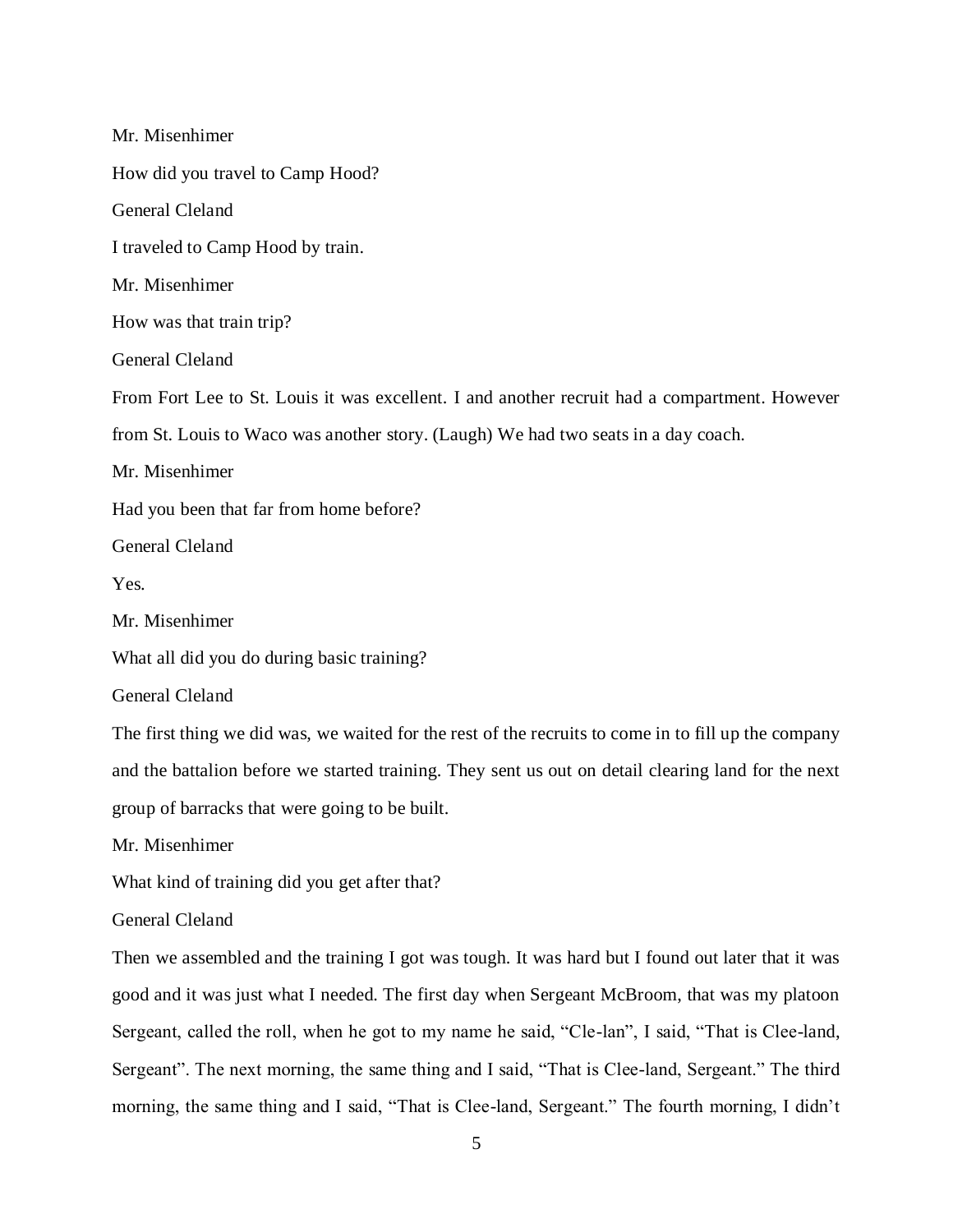answer. The guys kind of looked at me and he said, "Clelan." No answer. He said, "Clelan". No answer. About 11:00 in the morning Sergeant McBroom came up to me and said, "What is your name, soldier?" I said, "Clee-land, Sergeant." Oh man, did he lower the boom on me. (Laugh) So I became very familiar with extra duty KP and all kinds of extra duty. About a month later, we were standing in formation and he called me out in front of the platoon. "Cleland, front and center." I thought, "Uh oh, what did I do now?" I went out and stood in front of him. He put his nose about six inches from my nose and said, "Soldier, you've done good." I found out then that I had been high man out on the rifle range. From then on things were a lot better. I couldn't complain.

#### Mr. Misenhimer

And you were "Clee-land" from then on, right?

General Cleland

Yes, I was "Clee-land" from then on, that's correct. I was "Clee-land" from the time he blew me away. From then on I was "Clee-land."

Mr. Misenhimer

Did you have a lot of marching?

General Cleland

Yes we marched everywhere. We sang songs like "Pepsi Cola hits the spot; twelve full ounces that's a lot; twice as much for a nickel too; Pepsi Cola is the drink for you."

Mr. Misenhimer

I remember that song.

General Cleland

Yes, songs like that. We always sang when we marched. We had to do a 24-mile march with a full field pack. We had to do PT every morning; not every morning, but most mornings. In basic training we learned how to be a basic Infantry soldier.

Mr. Misenhimer

We used to sing a song called "Jody."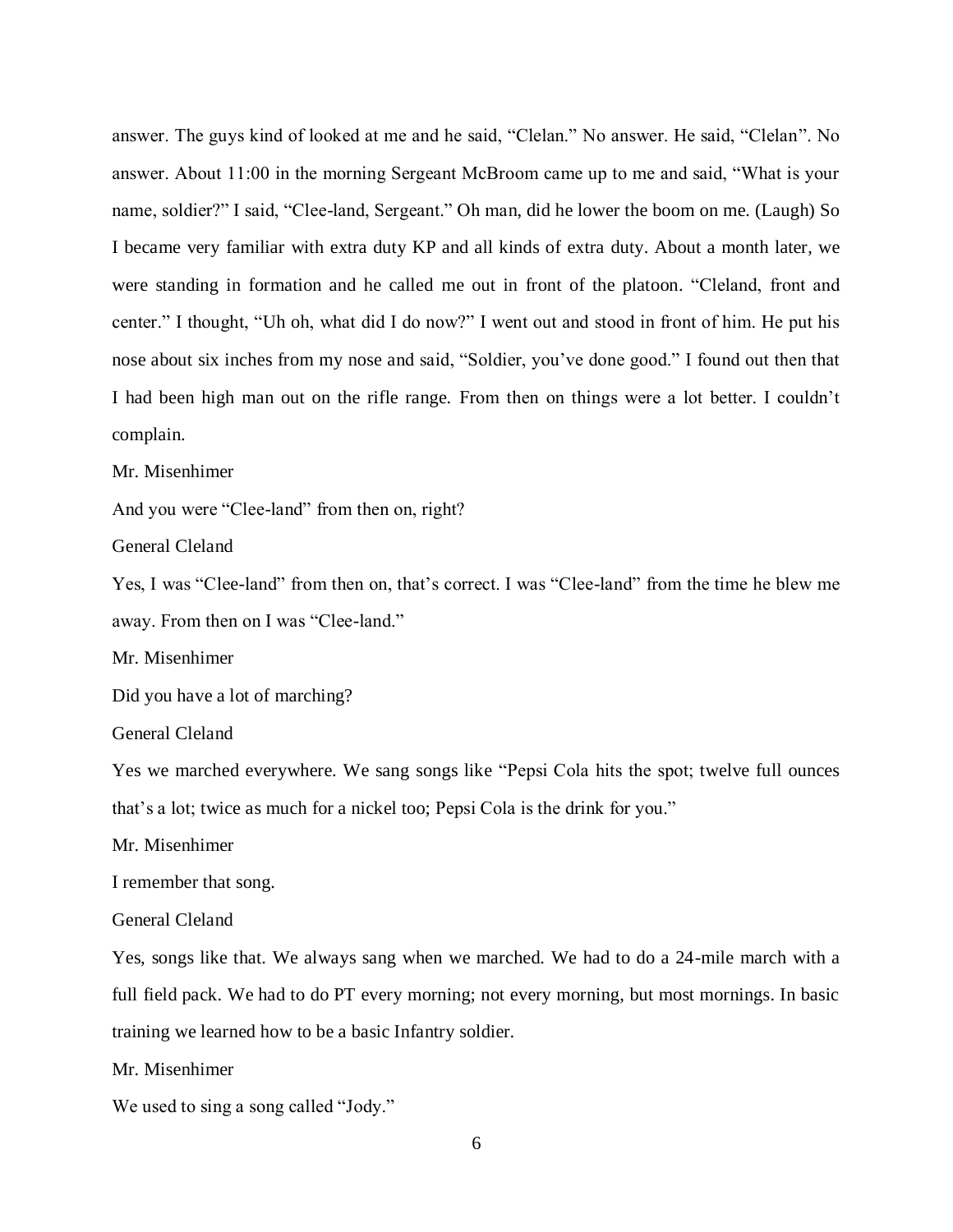The "Jody" was a chant, rhymes about the Army that we sang when we were double-timing. We weren't double-timing.

Mr. Misenhimer

What all weapons training did you have?

General Cleland

First of all we used the Enfield '03 rifle. We trained on the M-6 light machine gun and the M-4, which was the same as the M-6 except it's on a tripod. We also trained on the water-cooled machine gun and we did some training on the 50-caliber machine gun. We trained on the 60mm mortar and the 81mm mortar. We fired the .45 caliber automatic pistol.

Mr. Misenhimer

How about hand grenades?

General Cleland

Yes we threw the hand grenades some, which was kind of exciting especially if you had a dummy in the pit with you.

Mr. Misenhimer

Did you have bayonet training?

General Cleland

Yes we had bayonet training, long thrust, short thrust, vertical, butt stroke series, hooo.

Mr. Misenhimer

Did you have the infiltration course where you crawled under the live ammunition being shot over you?

General Cleland

Yes we did.

Mr. Misenhimer

How was that?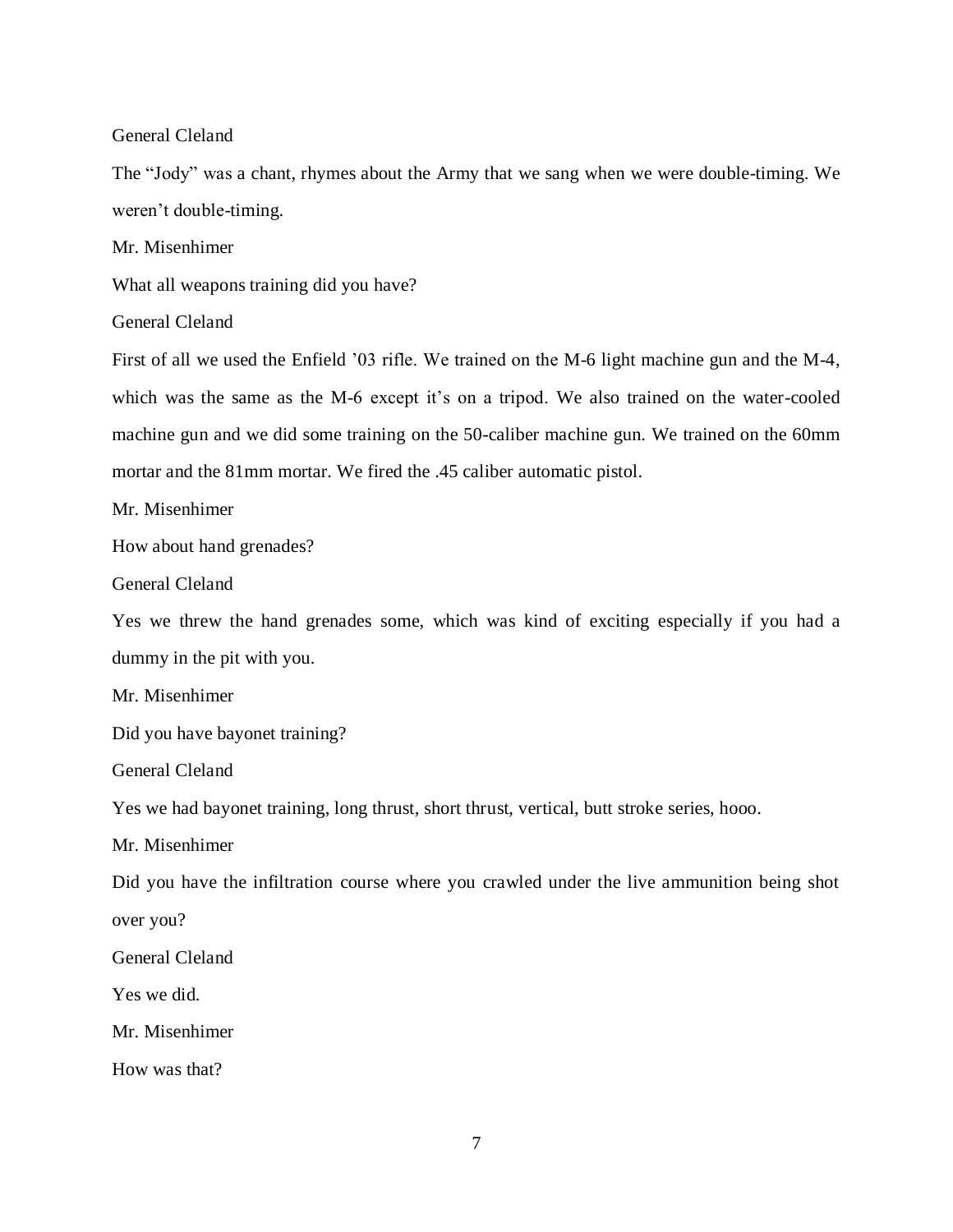It was very wet and muddy. It was an experience.

Mr. Misenhimer

It would make you keep your head down.

General Cleland

Yes, you kept your head down, no question about that.

Mr. Misenhimer

Is there anything else that you recall from your time in basic?

General Cleland

During basic my squad leader was Corporal Immenschu. The squad leader of the second squad was Corporal Schimberg. Both of the squad leaders were Corporals. On our third or fourth day, or probably the second week sometime, we were told we were going to have a full field inspection by the platoon Sergeant. Very seldom did you ever see an officer, and none of us knew what a full field inspection was but Immenschu showed us how to do it. We had all of our stuff on our bunk. We were living in hutments. Hutments have a wooden floor on wooden pilings. You walk up the steps to the hutment. There were two kinds. One takes five soldiers and one takes a platoon; with a platoon being about 30 men. This was a platoon sized hutment. It had wooden sides from the floor to about four feet high. Above the wooden sides were screens and a canvas top with canvas flaps that you could drop if it was raining or it was cold. We had double deck bunks in there. I was looking at the second squad and Corporal Schimberg was across the aisle with the second squad. Corporal Schimberg was inspecting and about the third man that he inspected; Corporal Schimberg, who was a German immigrant we found out later, said, "What is that in your mess kit?" The young soldier looked over and he said, "That is a piece of dirt Corporal." Schimberg said, "That's right." Then he took the mess kit, which was the old heavy aluminum kind, and he crumpled it up in his hands, like you would crumple up a piece of paper and dropped it back on the bunk. All our eyes were as big as saucers. Then he said, "I don't ever want to see no dirt on any equipment in my squad." Everybody got the message including those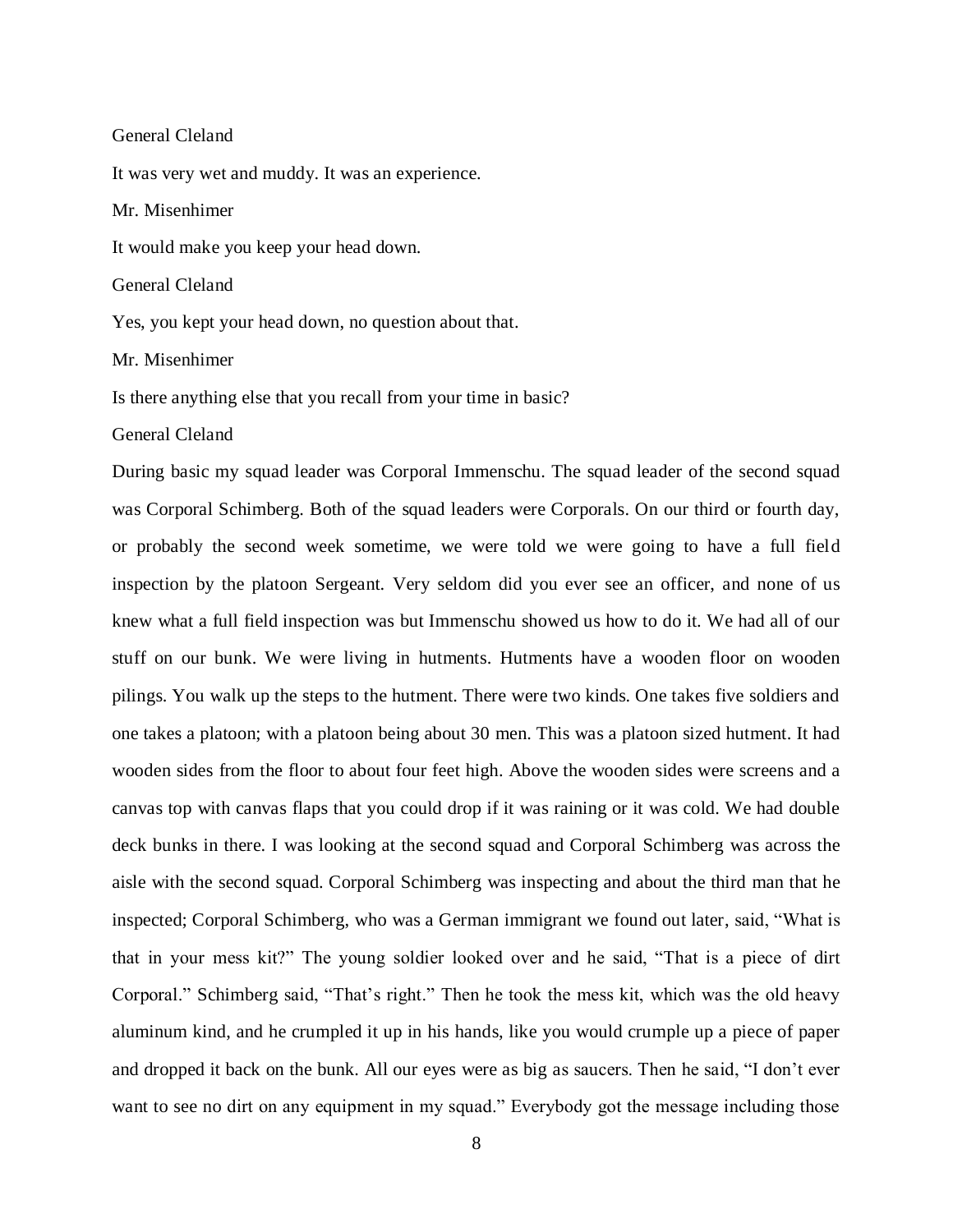of us in the First Squad. We found out later that Schimberg had been a circus strongman and he was one powerful guy. When we were on a hike, for example, he would inspect his squad while walking around on his hands. They were sitting down taking a 10 minute break and he was walking around on his hands. He was a piece of work. Sergeant McBroom had been a professional Private in the regular Army and he was a Buck Sergeant and he really knew the Army. Between them, they made soldiers out of us.

Mr. Misenhimer

About how long was your basic?

General Cleland

It was 13 weeks.

Mr. Misenhimer

Then where did you go from there?

General Cleland

From there, I had volunteered for parachute school. I was kept behind; myself and another man had volunteered for the ski troopers and so we were left behind until our orders came through. They put us on detail. That was not good. All that KP in the Officers Mess and then they asked for volunteers to drive trucks. So I volunteered and my first real job in the Army was as a  $2\frac{1}{2}$ ton truck driver. About that time I got my orders to go to Jump School. The first thing you have to do is take a physical. I took the physical and I flunked it because of my eyes. I stayed on as a truck driver, which was fun and interesting for a kid that had just turned 18 but it was not what I wanted to do in the Army. Sergeant McBroom said that he wanted me to be one of his squad leaders, so I became a squad leader. Then they took the whole Infantry Basic Training cadre from North Camp Hood, Texas and we went by a troop train to Camp Blanding, Florida. The troop train was wooden, the cars were wooden. They had wooden bunks with GI mattresses in them. One bunk with one mattress on top and a double bunk with two GI mattresses below. Two kerosene lanterns were swinging from the ceiling in the car. That was a ride I will never forget. It was also the first time that I ever really understood what a homosexual was. About 2:00 in the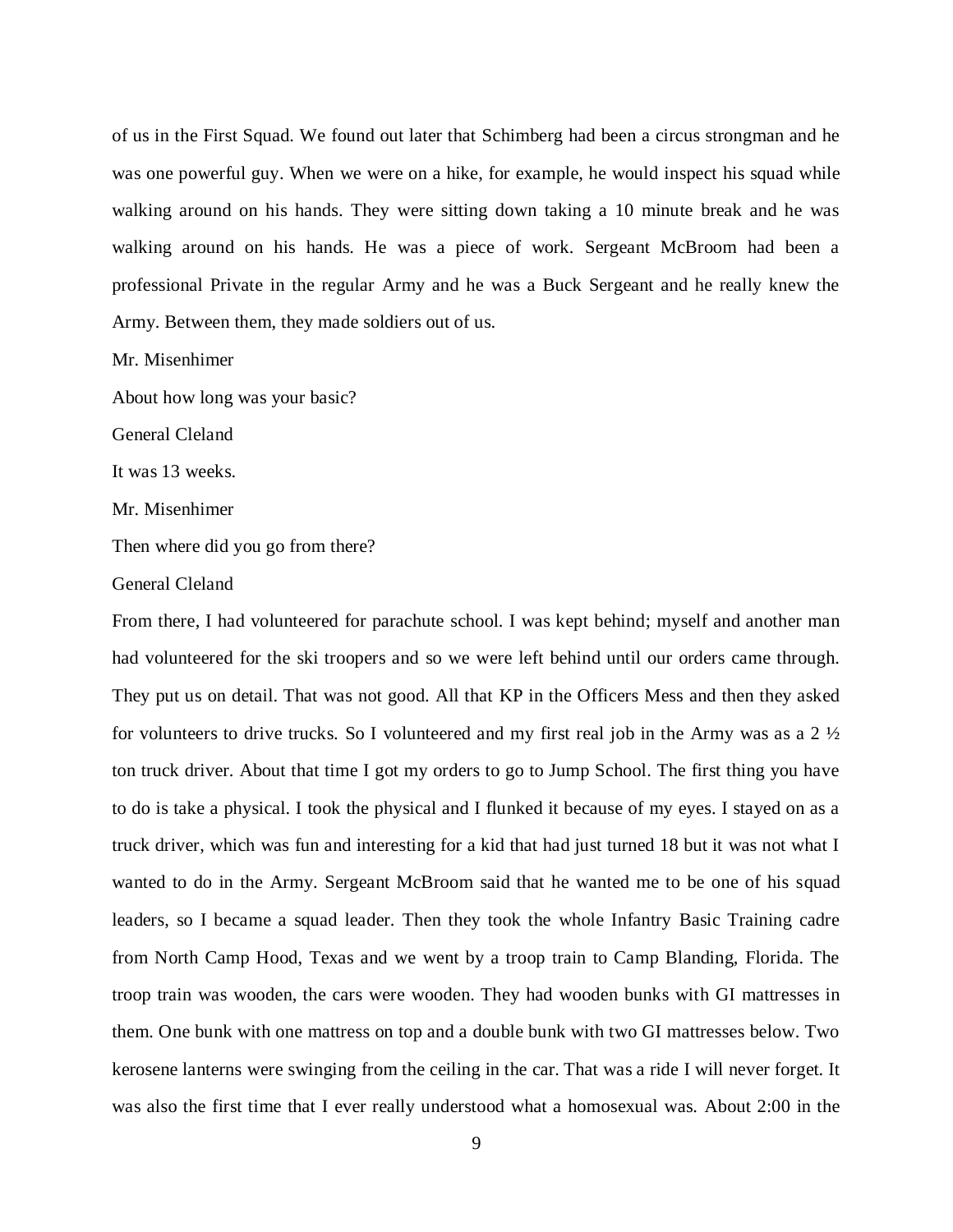morning I heard the First Sergeant's voice and he was pretty profane to put it mildly. You could tell that he was very upset. I looked over the edge of my bunk and he was beating the hell out of the company clerk. It turned out that he and the company clerk were in the same double bunk and the company clerk had made a pass at him. That was kind of a learning experience.

We got to Camp Blanding, Florida, which was an interesting place. Again, we were in hutments. This time I was in a five-man hutment with a Sibley stove in the middle. I got a bad cold or something and I went to the dispensary. While in the waiting room of the dispensary, which was in a WWII wooden building, we would call it a shack today, I looked up on the wall and there was an eye chart. So I memorized the 20/20 line and I applied for jump school again. The orders came through and I took my physical and I passed it with 20/20 eyesight so I was off to Fort Benning, Georgia.

I got to Fort Benning, Georgia and they had a big gymnasium, an old World War II gymnasium and they were giving physicals in there. So I went through and got my physical. The last thing was the eye exam. You walked out in the middle of the gym and the eye chart was on the other side. I got there and a Sergeant at a folding field table said, "Read the most bottom line that you can read soldier." So I read it and he said, "20/70; how did you get here?" So I told him. He said, "Okay, are you going to make it through jump school?" I said, "Yes, Sergeant." He said, "Okay, 20/40"; which was the maximum you could have to be a paratrooper. So that is how I got into jump school.

I went to jump school there at Fort Benning, which at that time was a four-week course. We had to wait in the Alabama area until they had the next class filled up. So I was there in the Alabama area and we were doing details and that kind of stuff for probably a week to ten days. Then we went to Fort Benning and we went into the parachute school for jump training. The first week was basically physical training and how to do a parachute landing fall. I thought I was in pretty good shape but I'll tell you that was some of the most rigorous physical training that I had been put through up to that time. There were dumbbells for example and you had to lift them over your head and move them around in circles and you thought your arms were going to drop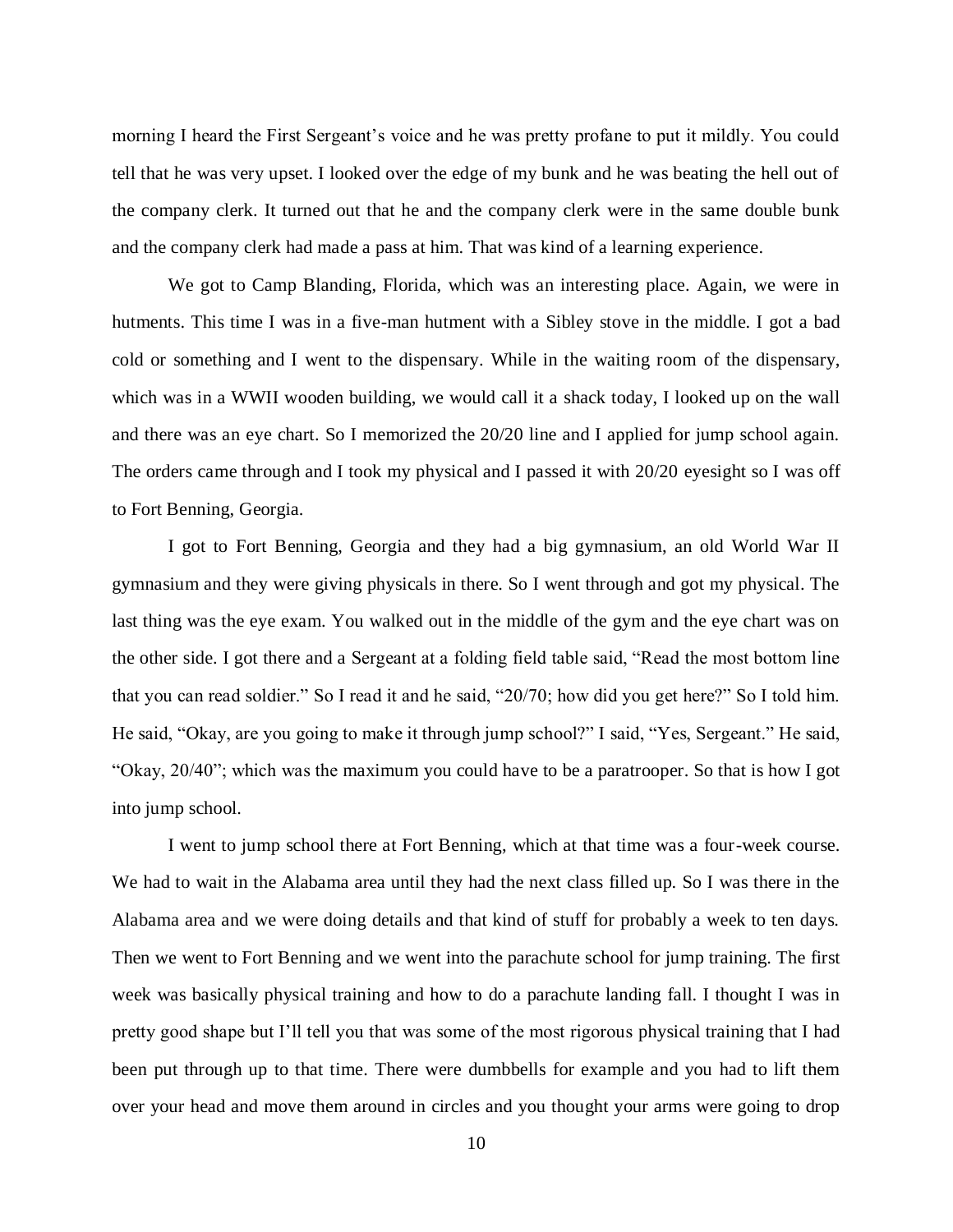off. You did pushups, squat jumps; you name it. Parachute landing fall was a piece of cake compared to the rest. Then the second week we had what they called the 36 foot tower. You learned how to jump from this 36 foot tower. You jumped out of it and you fell 15 feet and then you are snatched up by cable and you slide down the cable. And we had more parachute landing falls and learned how to exit from an airplane. You had all these kinds of things. It was good training and those NCOs were fantastic. The third week was the tower week. I don't know if you recall but the New York World's Fair had four big towers, 250 feet high. They each had four arms on the top of the tower and you sat in this little seat and you were hauled up by a cable to the very tip top, up 250 feet. Then you came down with a parachute, but you were really coming down the cable. This was a ride at the fair. They moved those towers to Fort Benning and during tower week you went up to the top. They rigged them up differently. You were pulled up with a parachute, which was rigged to a circular parachute shaped frame. So when you got up to the top, the instructor that was down below, was way down below (laugh), he would ask you, "Do you see your flag?" You would say, "I see the flag, Sergeant." He would say, "Release number one (number one arm)." They would release the parachute which was already open; the little frame was holding it. Then you came down and you landed and you rolled up your chute the way you were supposed to, like they taught you on the field for a regular jump. That was the tower week. The fourth week was the jump week. The first day we went down to the Lawson Field and we were shown how to pack a parachute by the riggers. We packed our parachutes, the one we were going to jump with. Our rigger was supervising to make sure that we did it right. Then the next morning, we went down and got our parachute and lined up as we were instructed to do. It was a C-47 aircraft with 20 troopers; ten on each side. The plane took off and it was the first time I had ever been on an airplane. The plane took off and the jumpmaster was there with his Air Force chute on with a ripcord in case he fell out. He was there and he gave you the commands, "Get ready," "Stand up," "Hook up," "Check equipment," "Sound off for equipment check," "All okay," "Stand in the door," and everybody was ready and chuted. Then he said, "Go." The first guy popped out the door and everybody followed him out. The second stick either follows them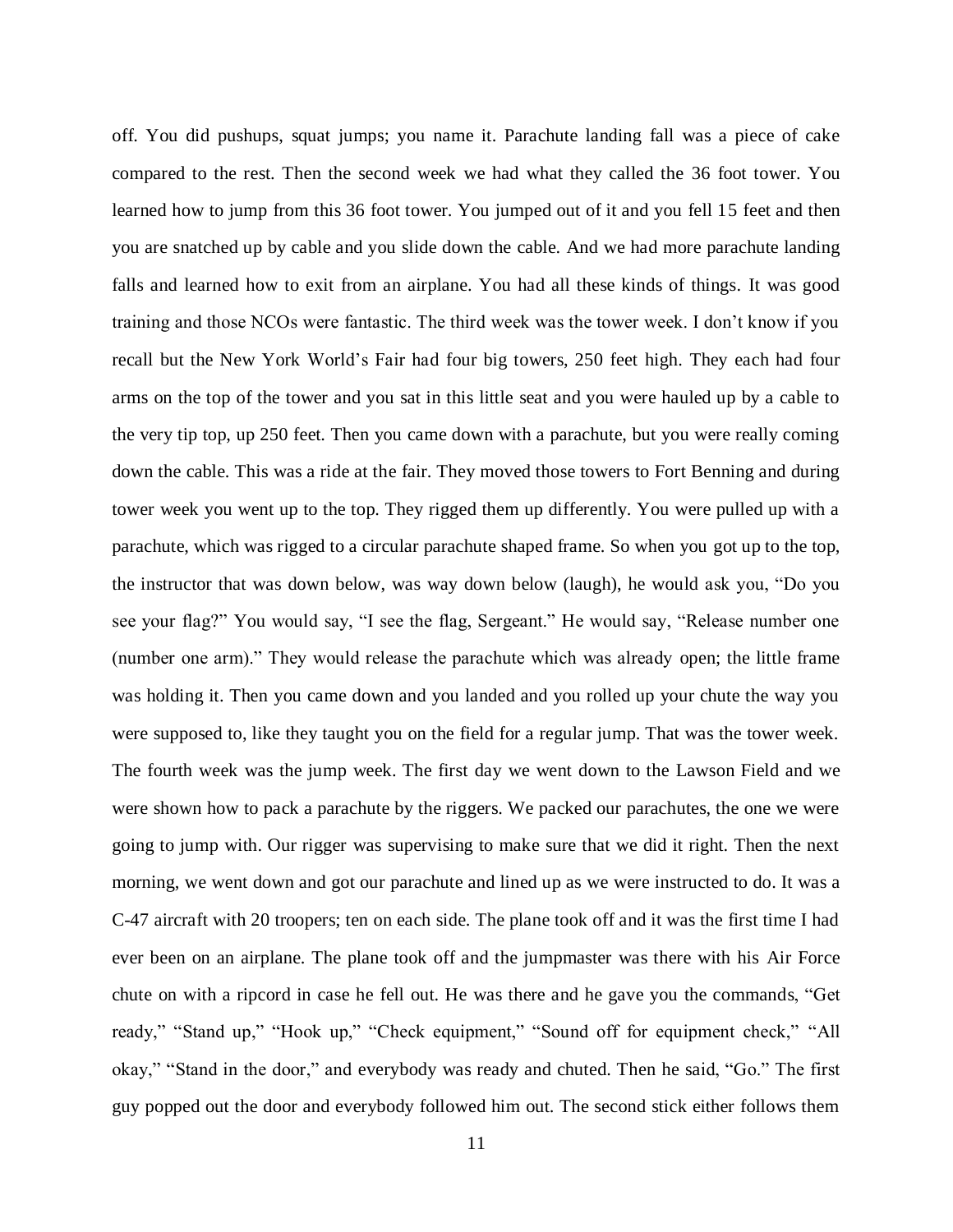out or waits for another pass of the aircraft over the drop zone. That was pretty exciting, to put it mildly.

# Mr. Misenhimer

## How was that first jump?

## General Cleland

The first jump, you really didn't know what to expect, but the excellent training had physically and mentally prepared us. I thought I was doing everything right. I was apprehensive but I wasn't scared or frightened or losing my faculties or anything like that because I had the training. You knew what you were doing. Everything went just the way our instructors said it was going to. You were trained to do it. But when you go out that door and you are waiting for the opening shock; in those days the parachutes were blown open by the air from the propellers. So you counted 1000, 2000, 3000 and on 3000 your chute opened. If you had a good body position you got a tolerable shock but we were young and we could handle that stuff. But if you had a bad body position, it turned you every which way but loose when that chute opened. You would say 1000, 2000, 3000 and wham! A lot of guys got riser burns or you got whacked by metal connector links that hit your helmet. We landed on a plowed field and that wasn't too bad. We were trained and it was pretty much like they told us it was going to be.

## Mr. Misenhimer

What altitude did you jump from?

## General Cleland

We jumped from 1,000 to 1,200 feet. I was in the first stick, from the first airplane that jumped. What happened to me was they took a number of us and spotted us around on the drop zone and we had a flag. We would wave the flag if anybody was hurt when landing in our area. Then the Lieutenant would come over in a jeep and they had a medical team there too. I was there and I was looking at the plane coming over and one parachute didn't open. I could see the paratrooper, moving his arms and trying to get his chute open. Finally, just about 50 feet from the ground it opened. He oscillated once and then he hit the ground. I went over and I waved the flag and a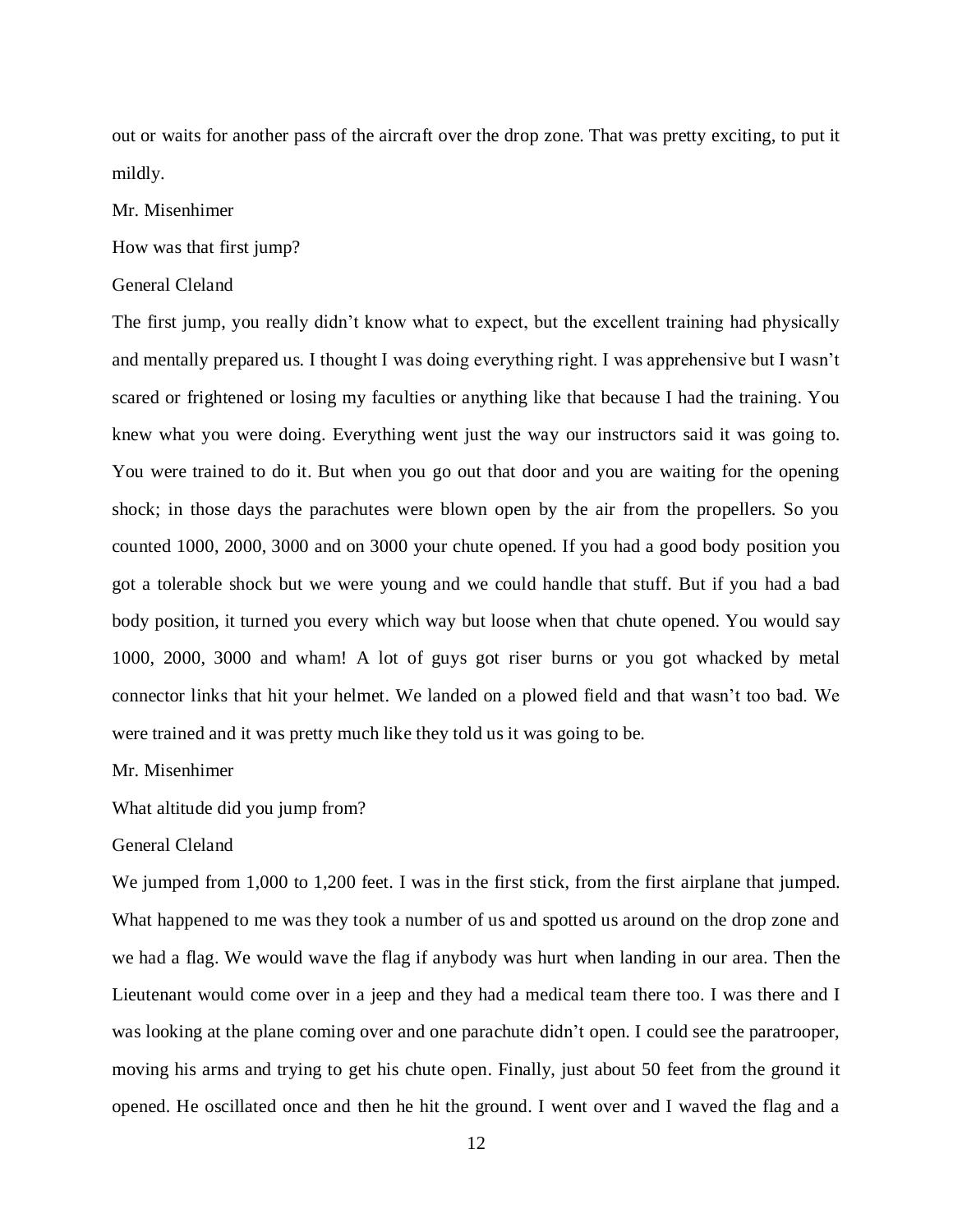Lieutenant came up. This guy was lying there and I was helping him unbuckle his chute and the Lieutenant said, "Are you okay?" And he said, "Yes sir, I'm okay." He said, "Were you scared?" He replied, "No sir, I was too busy to be scared." (Laugh) That was about right. He was working hard to get that reserve chute untangled from his main chute so that one of them would pop open, which he did. That was an experience that I will never forget.

## Mr. Misenhimer

From the time your chute opens until you hit the ground is not very long, is it?

## General Cleland

Just a couple of minutes and if you are heavy you will come down a little bit faster than if you are light. I remember the fifth jump is an equipment jump. You take your rifle and put it in a Griswald bag and you have all your equipment on. One of the jumps is a night jump. I think the fourth jump is a night jump.

#### Mr. Misenhimer

On that equipment jump, how much did that equipment weigh?

## General Cleland

Probably 30 to 40 pounds. All you had was your individual equipment. You had a musette bag, a rifle, and I guess that was really about all that we had. When I finished jump school, I was sent to the Parachute Demolition School. There were about 50 to 60 in the class; mostly officers and senior NCOs with some junior enlisted men like me. I asked the Sergeant, "How come I'm going to demolition school?" He said, "What is your AGCT?" I said, "I don't know what that is." He said, "That is your score. Your Army General Competence Test score." I said, "I don't know, Sergeant." He said, "If you have above 105, they will send you to parachute demolition school. You have to be above 105." That was a real good school. That was the best school that I ever went to. They really taught you everything you needed to know to be a parachute demolitionist. We made several jumps. One time I carried a Bangalore torpedo strapped to my side. Parachute demolitionists were used to open up a path through bunkers. That is one thing that we did. We were also used to blow up bridges. They took us down to the Columbus, Georgia railroad yard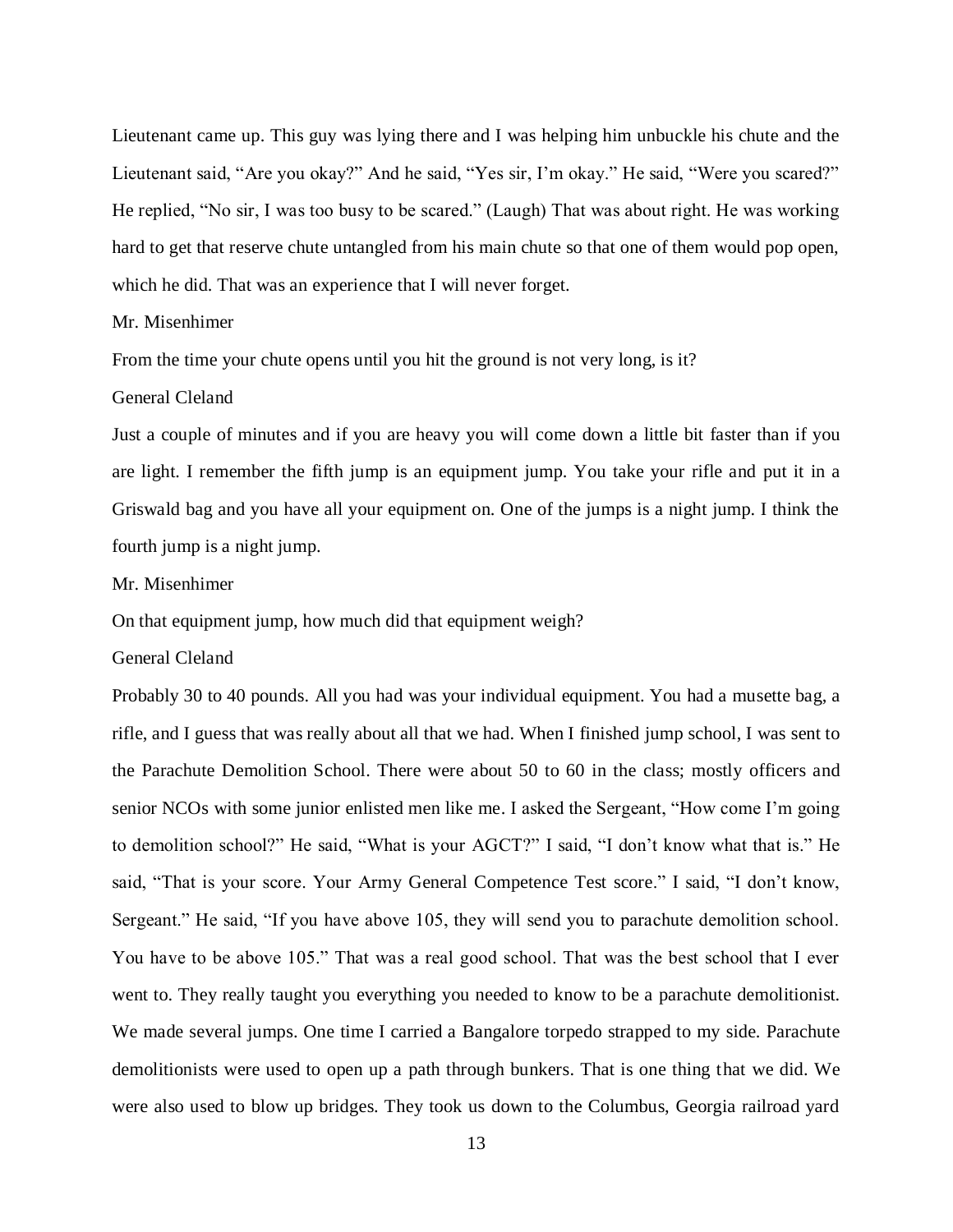and they taught us how to drive a locomotive; a steam locomotive and a diesel locomotive. We also learned how to ride a motorcycle. I had a motorcycle for a while when I was a kid so I thought I knew how to ride one. I really didn't. They taught me how to spill the motorcycle and when you landed you had your rifle at the ready firing from behind it. This was a great school. A really tremendous experience for a young guy. We went out and rigged up a bridge above the Chattahoochee. We rigged it for demolition, with dummy explosives. We rigged it up with primer cord, the whole thing. Then the NCOs came out and inspected it. We learned how to set up booby traps and then we learned to deactivate booby traps. I will never forget. I was walking on a patrol and the Instructor Sergeant said, "Soldier, pick up that jump knife there." I said, "Sergeant, I think it is booby trapped." He said, "I said, pick it up." So I picked it up and about two blocks of TNT up in a tree above me went off. It was a booby trap. We got lessons on booby traps. Do you remember the movie, "The Best Years of our Lives" about the fellow with no arms?

## Mr. Misenhimer

## Yes sir.

## General Cleland

He was a Sergeant, one of our instructors. I knew him. He was teaching our class. He is not the one that told me to pick up the jump knife. He was the one that gave us that class. The most interesting thing; when I came out, I was number one overall in the class. I thought that was pretty darn good for a kid right out of high school. Then I stayed on as cadre. While I was there I applied for OCS and got into OCS. I went to Officer's Candidate School in Fort Benning, Georgia. That was another excellent school and training experience. It was 90 days. They called us '90 Day Wonders.' They were graduating a class every couple of days. The average class started out with 200 and graduated with about 125. That was eleven weeks of hard training. We lived in a barracks but we spent a lot of time in the field. I was impressed with about 75% of the candidates who were excellent soldiers. We had a lousy company commander. We used to say, "How in the world did he become a Captain, much less ever get a commission?" The food was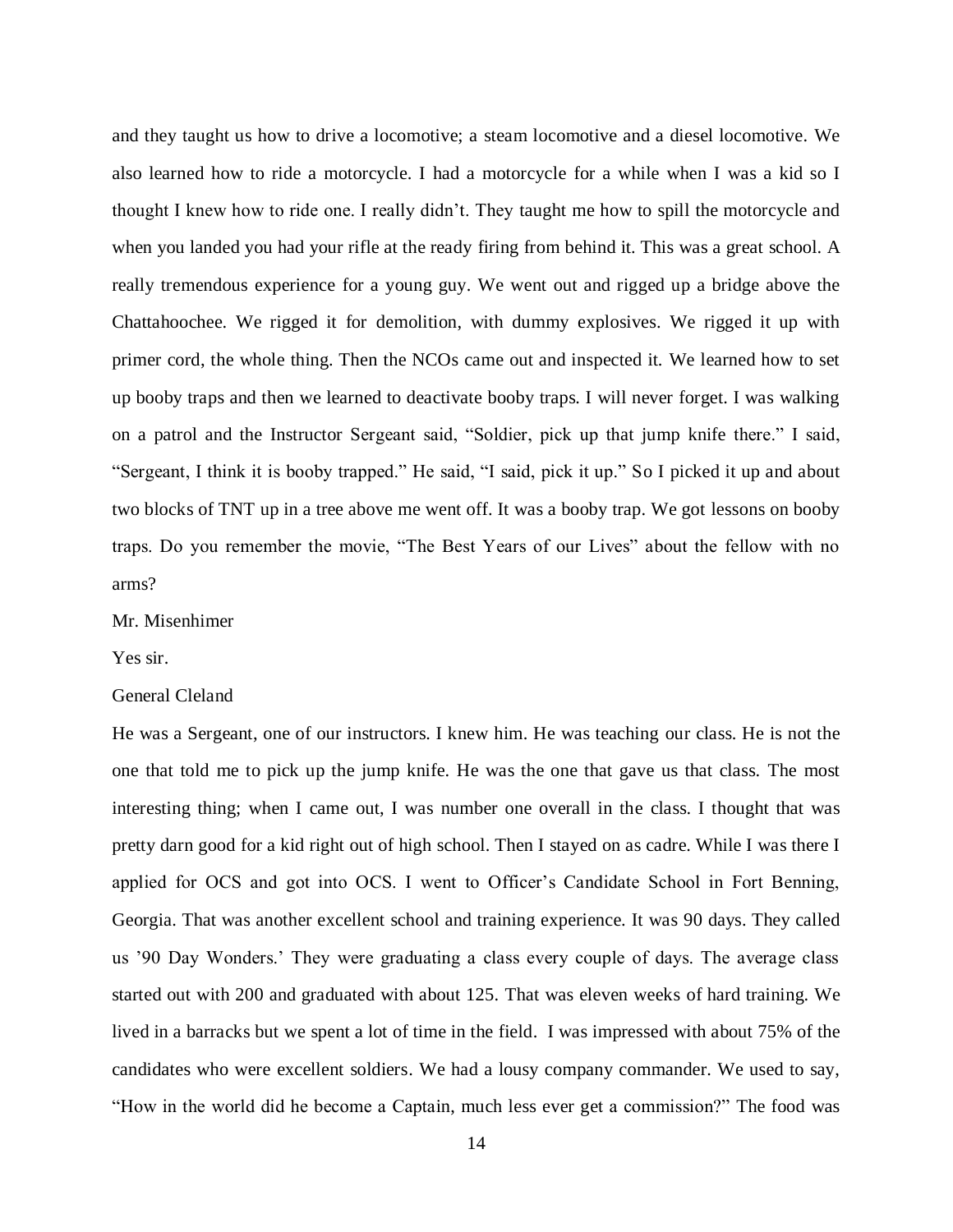the worst that I ever had in the Army. But the Executive Officer, Lt. Hess, he was a crackerjack. We had physical training every day before instruction began. When I got out of those 90 days, actually it was closer to 100; I knew that I could lead a rifle platoon in combat. I didn't know much else, but that was all I was supposed to know. That was all I was supposed to learn, to be a rifle platoon leader in combat. It was excellent training. Physical training, they had you run the obstacle course, in a certain amount of time. There was a 10-foot wall that you had to get over by yourself. We had a candidate who had been a First Sergeant, John Brami, but he couldn't get over the wall. We would go out with him at night to try and help him learn how to get over the wall but he could not get over the wall. He was dropped from the course.

#### Mr. Misenhimer

What was the trick to getting over the wall?

## General Cleland

First you had to jump up and then you had to kind of bounce up off the wall and grab the top. He was too heavy to do that. He didn't have enough power in his arms.

Mr. Misenhimer

That would be kind of tough with a 10-foot wall.

## General Cleland

It was. The best athlete we had in our class went over that wall almost like you would a hurdle. It was unbelievable. He was one of two black candidates that we had. I went to jumpmaster school with him later on when we were Lieutenants. He was a good man and a fine officer. Anyway, we had a 36-hour field problem which was a kind of graduation exercise. I was assigned to a heavy machine gun squad. I was assigned to carry the tripod. There were four of us and we had to carry the weapon itself and the tripod and the ammunition. You had to carry ammunition with two straps that went over your shoulder with two hooks. On each of those hooks you put two ammo cans. So you have these ammo cans banging into your legs. Then if you were in combat you also had the water cans, but we didn't have those. Instead of ammo cans we had cement blocks, one cement block on each side. I can still remember that I started out with the machine gun itself.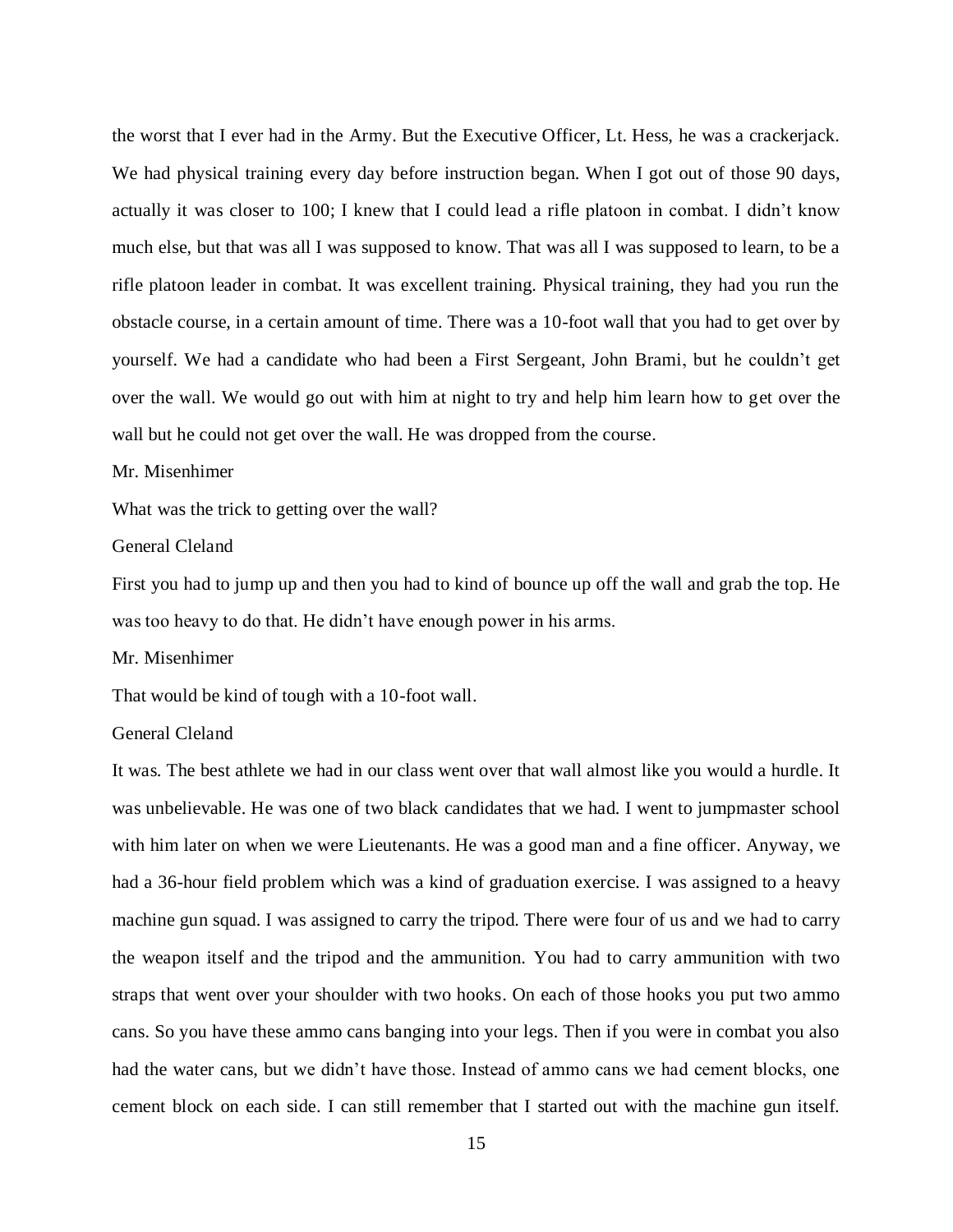That was very awkward. The guy with the tripod offered to swap, so I thought, "Oh boy," so I swapped with him. That tripod was heavy like the gun but it was also extremely awkward. You just couldn't get it right. So, we all agreed to swap once more and I got the two cement blocks. In those days we had pockets on the sides of the legs of our fatigues. Those blocks actually rubbed the pockets off. Luckily, I didn't have anything in them. That was quite an exercise. There was no sleep. You went through the whole thing. Again, it was excellent training.

Map reading was another thing. I got a goof off partner for the night compass course, a guy who I didn't think much of and some of the others didn't either. I was figuring that I would have to take him through this. We had to go down into the creek beds and cross the creek and climb up the other side of the creek and through the woods following the compass course that had been laid out for us. We were told to go so far on this azimuth and then go so far at that azimuth and so far on the other azimuth and you were supposed to come out at the finish point. Well, I said, "Okay, Hogan you go out (we started out in the middle of a field and it was dark), and when I can barely see you, I'll take a compass reading." He said, "Why don't we take a compass reading on the stars?" I said, "Give me a break, what are you talking about?" So he named all the stars up there and said, "What is the compass reading?" So I told him and he took a compass reading on a star and he told me what the name of the star was. I looked at it and that star was right on our first azimuth. We went through that course just following the stars and we came out right at every designated point. We came in first at the final point. That was kind of a lesson to me about how smart you are and how smart you aren't. We graduated from OCS.

Mr. Misenhimer

When did you graduate from OCS?

General Cleland

I graduated on November 8, 1944.

Mr. Misenhimer

As a  $2<sup>nd</sup>$  Lieutenant, right?

16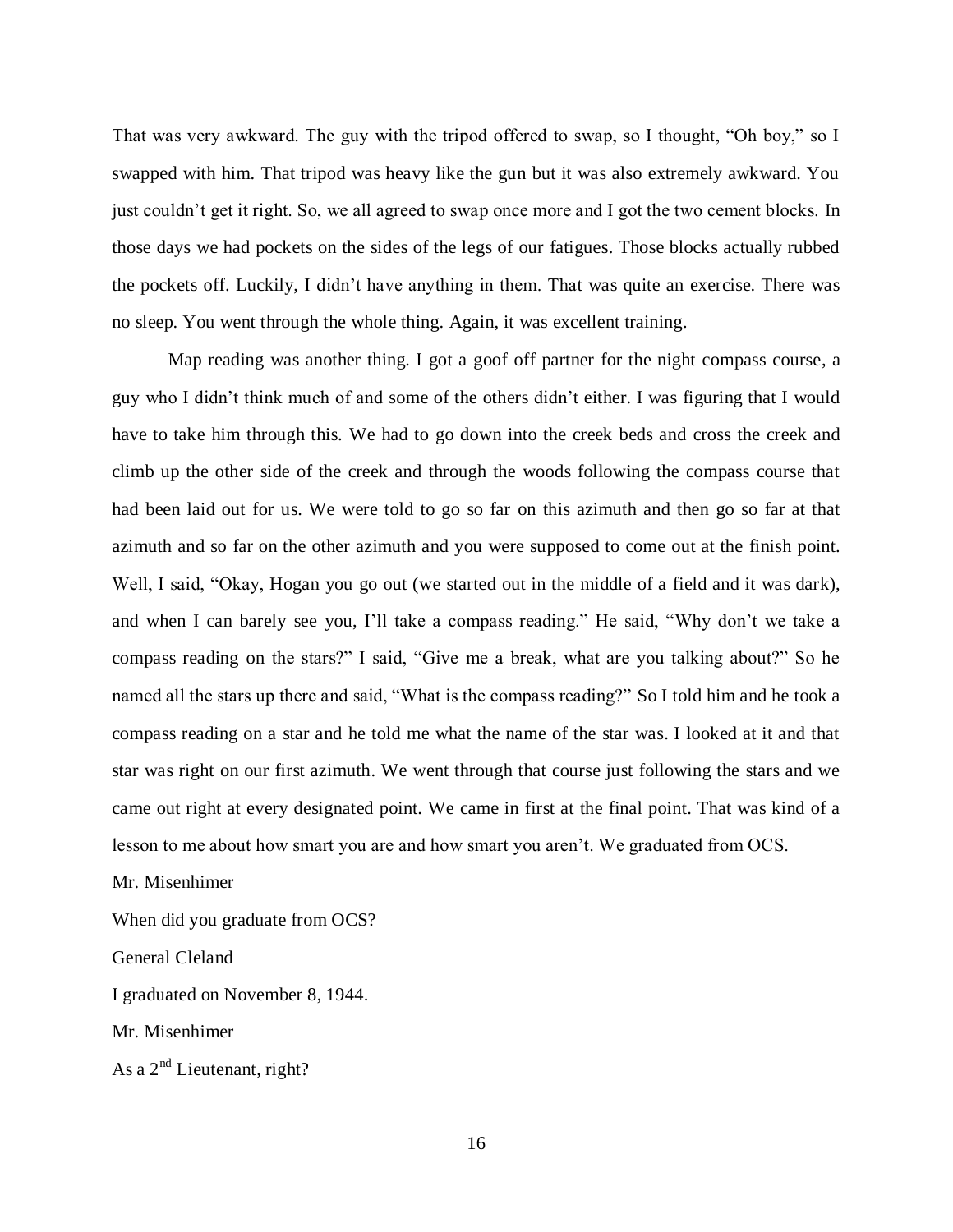Yes. 2<sup>nd</sup> Lieutenant. I went home on leave which was fun. We had gas rationing; in fact almost everything was rationed. I had a buddy, a high school buddy; he was in the Army too. He lived two houses from me and his parents said that I could use his car. He had a 1936 Ford convertible. I used his car on this leave. I took one of the girls I used to date in high school out. We went to a night club in downtown D.C. I've forgotten the name of it but it was run by a Chinese family. We parked the car and went into the club and there was a line inside the club, waiting for a table. We were standing there and I was in full parachute Army uniform with my  $2<sup>nd</sup>$  Lieutenant bars. The maître'd came up and he said, "Sir, we have your table reserved for you. Come with me." We went with him. We passed all the people in line and we got this nice table. I said to the maître'd, "Why did you pick me out of that crowd?" He said, "Sir, the manager will come over and talk to you in a minute." The manager came over and his son was a paratrooper in the  $82<sup>nd</sup>$ Airborne Division and he saw me there with my date and he invited us up. Everything was on him. It was a great experience. That's the way things were in World War II.

I got back to Fort Benning and went to jumpmaster school which is where they taught you how to lead a planeload of jumpers. I was taught to give the commands on everything, check everything, and be sure they were all squared away and look out the door, find the drop zone, coordinate with the Air Force pilot, and jump out at the proper time. That was an interesting course. By that time the parachute school had about 200-plus of us Lieutenants waiting to go overseas. At that particular time there was no need for replacements. They had 200 Paratrooper Lieutenants with basically nothing to do. That was a bad situation. We hung around there and several times we went to Atlanta, but we really didn't do anything. They finally sent us back to the Alabama area where they rigged up a training center to keep the soldiers and the officers busy that were waiting for orders. We stayed there for a month or two and then they assigned all of the officers to the Infantry Replacement Training Centers. They did it alphabetically. Everything in the Army back in those days was done alphabetically. So the guys that I remember from back in those days in the Army have names that begin with "A" up to about "F" or "G". I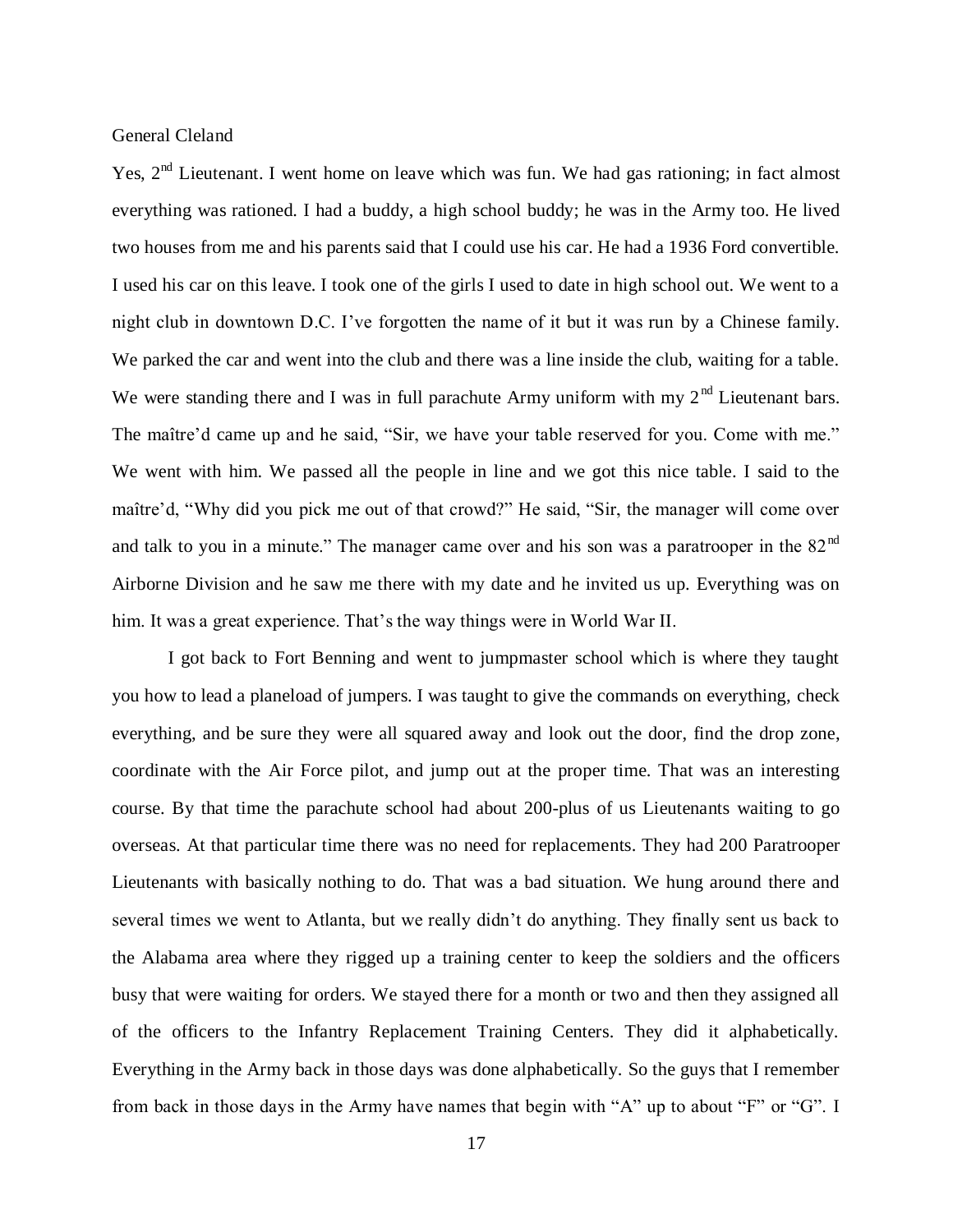got assigned to Camp Blanding, right back where I was as an enlisted man. We trained troops for about two months and then we finally got our orders. Carl Bergstrom, another Lieutenant; and I drove. I had an old 1938 Studebaker, and we drove that from Camp Blanding to Fort Benning. We got about two-thirds of the way there and a rear tire blew and the tread came off of the other rear tire. So we had to pull in to a garage. In those days you couldn't buy new tires. You had to get a re-tread, so we got re-treads and made it to Fort Benning. I sold the car and took off for the 503rd Parachute Infantry Regiment in the Pacific.

Mr. Misenhimer

What unit did you go to?

General Cleland

The 503rd Parachute Regimental Combat Team which was on Negros Island. They were the regiment that jumped on Corregidor. I joined them after that.

Mr. Misenhimer

About when did you join them?

General Cleland

I joined them in late June of 1945 on the island of Negros.

Mr. Misenhimer

That's in the Philippines.

General Cleland

Yes, in the Philippines. We went overseas on an APA, which was a troop ransport. APA-192. The USS *Pondera.* I was in charge of a hold. All the officers slept in an officer's compartment. Then in the hold below were the troops. I will tell you, those guys, I really felt for them. In the first place, down in the holds the bunks were from 3 deep to 5 deep. There was just room between bunks for you to turn over. You had to take all your gear and hang it on the foot of the bunk. You have five bunks and all this gear hanging there. It was miserable down in those holds. I had about 100 Infantry replacements, no NCOs. I was responsible for that hold. I gave them P.E. and some instruction. I had to go down there at BMNT (before morning nautical twilight).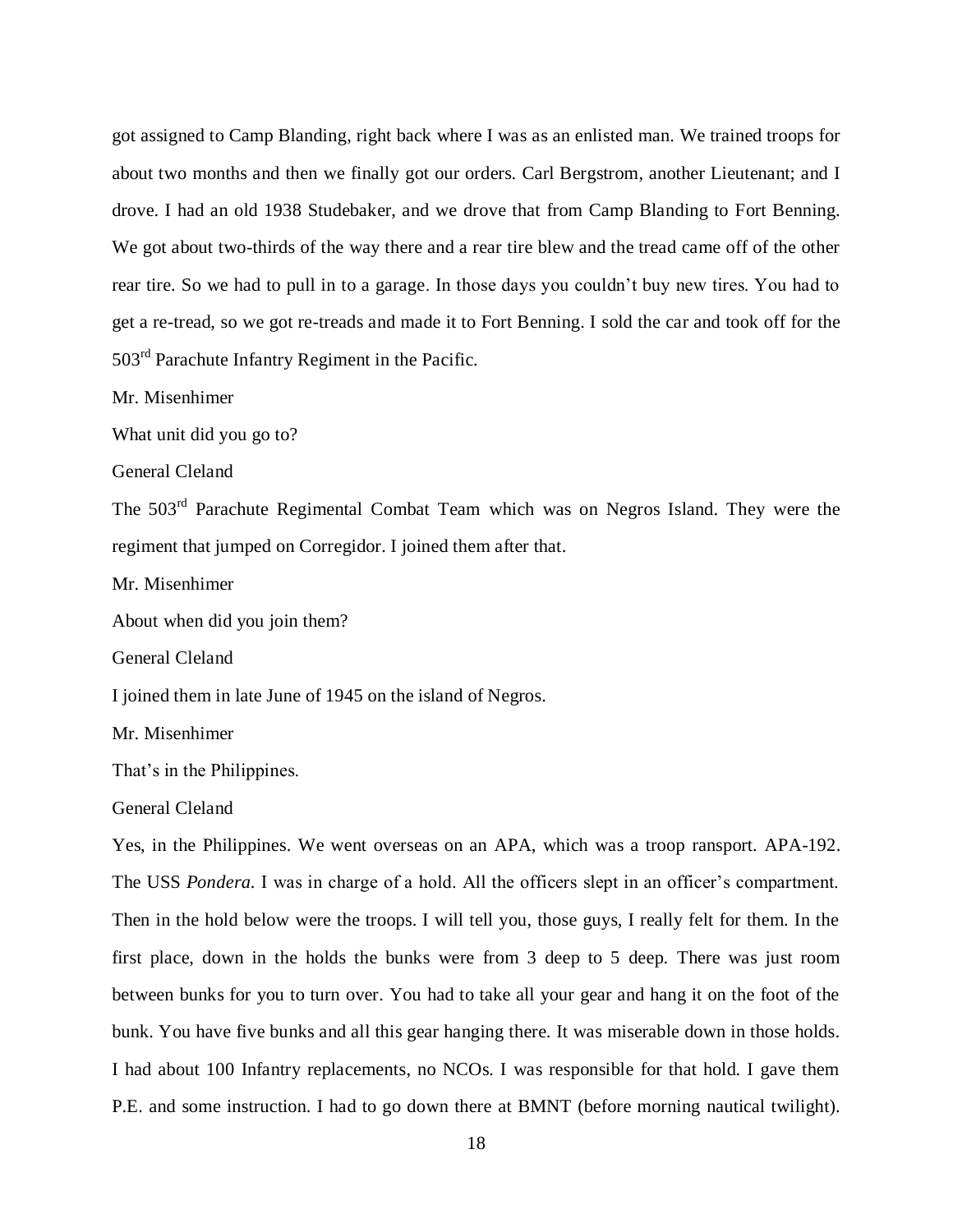That was when the submarines were most likely to attack. Living in those holds was not a good thing. They got two meals a day. Just about the time the last soldier got through with breakfast, they were ready to serve the second meal. It was not a happy thing for those soldiers. On the other hand us officers, there were about 40 of us in our compartment, compared to the troop holds it was high-living. It wasn't high living, but compared to the troop holds it was. We ate in the ship's officers' wardroom with good chow.

We got to the island of Ulithi and that was kind of an R&R island. The APA had LCMs on them (landing craft mechanized), that is the one that has the big ramp that drops down. I was detailed to take the first LCM load of troops to the enlisted island. We landed there and they dropped the ramp and I briefed my people on what they could do and what there was to do. They also had beer there, 3.2 beer. So the troops were there all day and when it came time to come back, all of these LCMs were coming in. The troops had been playing baseball, playing volleyball, drinking beer and doing all the things that could be done on that island. They had had a good workout and a lot of them were inebriated and the LCMs came in and dropped their ramps and I felt sure somebody was going to get struck by one of the ramps but nobody did. We all got in the LCM and got back to our ship. Many soldiers got in the wrong LCM and all night long blinkers were going in the convoy back and forth. "I got two guys from your ship" (laugh) "And I've got three from yours." All night long they were shuttling back and forth getting the troops back in the proper ship. Anyway, that was an interesting kind of a break

Mr. Misenhimer

Was that little island called Mog Mog?

General Cleland

It was in the Ulithi atoll.

Mr. Misenhimer

Yes it was right around there.

19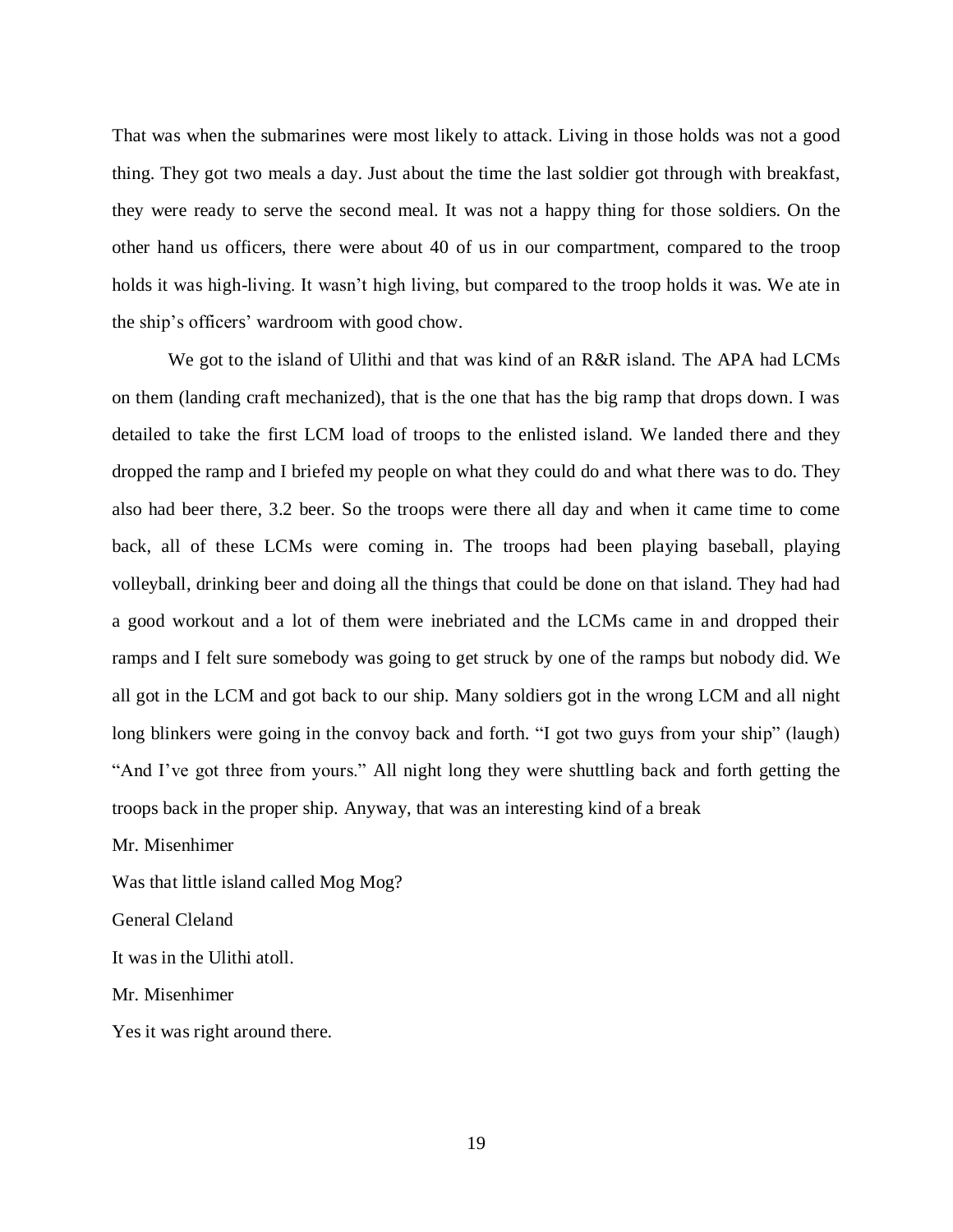Anyway, there we are. We arrived at Leyte and the LCMs came alongside. We had to throw our bags down into the hold of the LCM's below. I told a Navy officer, "If these guys throw their duffel bags down in there, they are going to break open." He said, "No, they won't break." I said, "Sure they are going to break." Anyway, we had a big dustup and the senior officer said, "If you want to get off the ship, you have to do it." So I threw my Val Pak down there first and it busted open. We finally got ashore and separated from the soldiers. There were 13 of us Lieutenants assigned to the  $503<sup>rd</sup>$ . Nobody knew where it was. We went to several headquarters and nobody knew where the 503<sup>rd</sup> was. Finally we found an NCO and he said, "This is Leyte. They are on the island of Cebu." We got on one of the Navy's inter-island boats, the ones that go from island to island. We got to Cebu and unloaded and the only outfit that was there was the Americal Division. We again tracked down the  $503<sup>rd</sup>$  and it was on Negros Island, which was across the channel from Cebu. We got on two DKWs, which were 2 ½ ton trucks that were amphibious, so we went across the island of Cebu. Each DKW had a driver and an assistant driver. As we drove through Cebu the Filipinos were shouting "Victory Joe" and waving and making the "V" for victory hand sign. All this and we had not heard a shot fired in anger. But anyway, we got to the spot where you catch a boat to Negros Island, across the strait, and the idea was that we were going to go across on these DKWs. Well, you could just barely see that there was something on the horizon. And the drivers were not happy at all but we finally convinced them to make the voyage. We arrived on Negros Island on these two DKWs. We finally got assigned to our various jobs. I became the Demolition Platoon Leader; actually the Assistant Demolition Platoon Leader, which was what I was trained to do. That was an interesting time. Flame throwers, Bangalore torpedoes; all the things that I had been trained on, they were all present. We got in a shipment of new flame throwers, so I got the job of training the platoon on them. I went on several patrols and got shot at a few times. Then the war ended. I was a  $2<sup>nd</sup>$  Lieutenant and was told to report to the Regimental Adjutant. I reported to the Regimental Adjutant and he said, "We have dropped an atomic bomb on Japan and the Japs have surrendered." Of course no one knew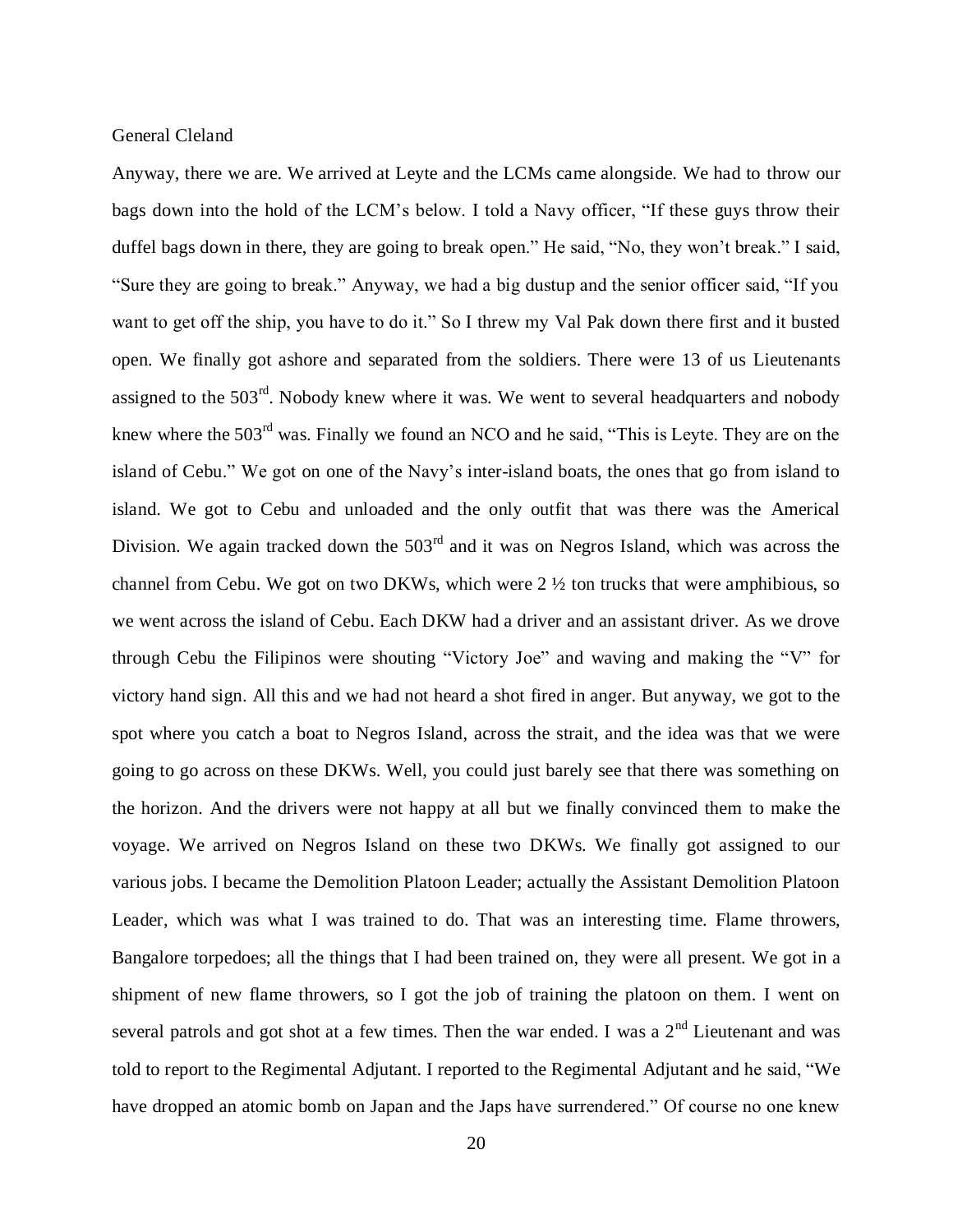what an atomic bomb was. "The Japs are going to surrender here on Negros and we expect there are about 2,500 Japs in the hills, so you are going to set up a POW compound to hold them as prisoners." I was kind of dumbfounded but I had a lot of help. I got help from everybody. The Negros capital city Bacolod had a jail. The jail had a big farm and there was a 10 foot wall all the way around the farm; a masonry wall. That was going to be the prison compound for them. We salvaged two tremendous vats from a burned out sugar mill and the Jap cooks could stand up on a platform around the vats with a fire underneath to cook their food. We got ready as well as we could and 9,000 Japs came out of the hills. I got a third of them and two other Lieutenants had camps at other locations. I had Major Ngao and he was the Jap officer who reported to me and I told him what to do. The Emperor had given the word, loud and clear to the Japs, "You will do what the Americans tell you to do." So they did. Everything they could use as a weapon, we took away from them. We had squad tents, which held a lot more than a squad but we called them squad tents. Before the Japs came in we erected the squad tents. When the Japs arrived we marched them into the compound and they ran the show under my direction. Of course, I got my orders from the Regimental Commander. We ran a good show and the Japs were very cooperative. We only had one incident of violence toward a U.S. soldier. A Jap went berserk and started yelling in Japanese and climbed up one of the guard towers. The guard, when this Jap got up to the tower platform, gave him a vertical butt stroke and sent him sailing back down. He died later. We had another time when the Japs had a secret court martial and sentenced one of their soldiers to 50 blows, which killed him. I didn't know about that until the inspection the next morning. I found this dead Jap behind some bales in the kitchen tent. It turned out that he had stolen food and there was no reason to steal food because there was plenty of it. But he had stolen some food; he was court martialed by the Japanese and sentenced to 50 blows with a club and that was done by a baseball bat and that killed him. That was a good example of Japanese discipline. Another incident was when we had the Commanding General of the Southwest Pacific Area Command come to inspect our POW compound. Then he and the Regimental Commander, Lieutenant Colonel Joe Lawrie, came through the compound. I had been told by the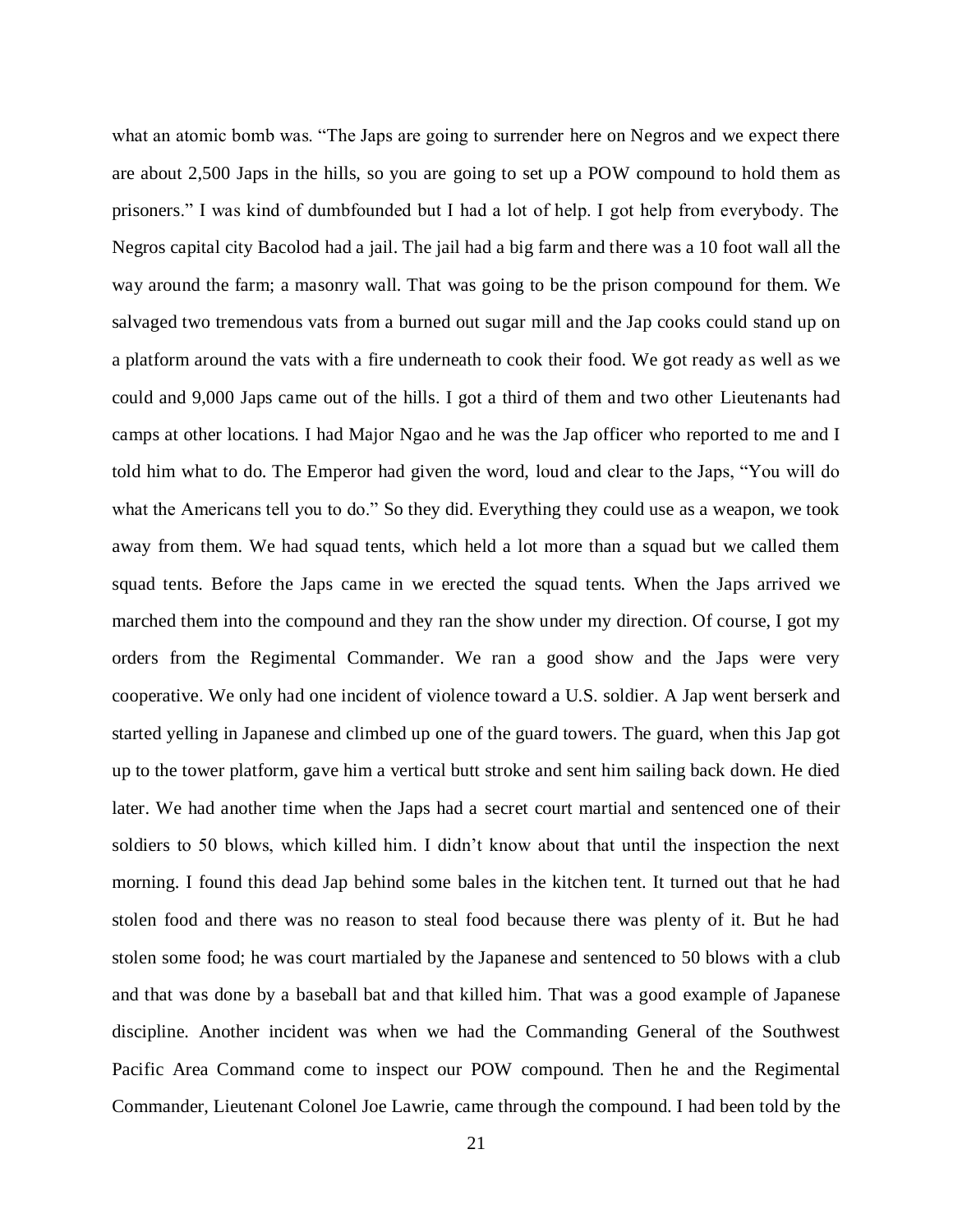Adjutant that he was going to come and that everything had better be straight and so forth. So we had an honor guard at the gate. On either side of the roadway in, which was a dirt roadway, there were 25 Japs on each side. The General arrived and the Jap officer in charge of this honor guard commanded, "Eyes right." The Japanese all turned their eyes right or left and they followed the General as he walked down the road. They followed him with their eyes. But unlike the U.S., when the inspecting officer steps in front of you, you don't turn your head anymore. You just look straight ahead, but the Japs follow the inspecting officer all the way. The General said, "Why are they looking at me after I pass?" I said, "That is the way the Japs do it, sir." He got a little further along and we had set up a bunch of 20-hole latrines and there was nothing around them because there were 10-foot walls around the compound. We had 20-holers scattered around in different locations, out in the open. The General saw these Japs squatting on the 20-holers. He asked Colonel Lawrie, "Why are they squatting like that?" Colonel Lawrie looked at me and I said, "Sir, that is the way the Japanese do their business." He said, "This is an American POW compound. In here they will sit down like Americans." We went through a lot of other things but anyway, I got a call from Major Levine later and he said, "The General was pleased with the visit and the Colonel was too. He wants you to do everything the General said to do." I said, "Everything?" He said, "Yes, everything." So I got Major Ngao and went over the list with him. When it came to sitting instead of squatting on the latrine, he was not a happy camper. I said, "That's what the General said, so that's what we are going to do." So I went back the next day and they were still squatting, so I got Ngao and I really read him the riot act. He really got upset. He called his people and lined them all up and walked up and down in front of them, yelling at them in Japanese and about every second or third Jap officer that he came to, he whacked them upside the face with his hand. By the time he finished he had whacked every one of them at least once. He dismissed them and they went down to their units. I followed one of them down and he was doing the same thing with his subordinates and hitting his guys with his fist and knocking them down. The troops got the message and started sitting down. Behind each 20-holer was a Jap with a big board and if anybody came up and squatted, he came up behind them and whammed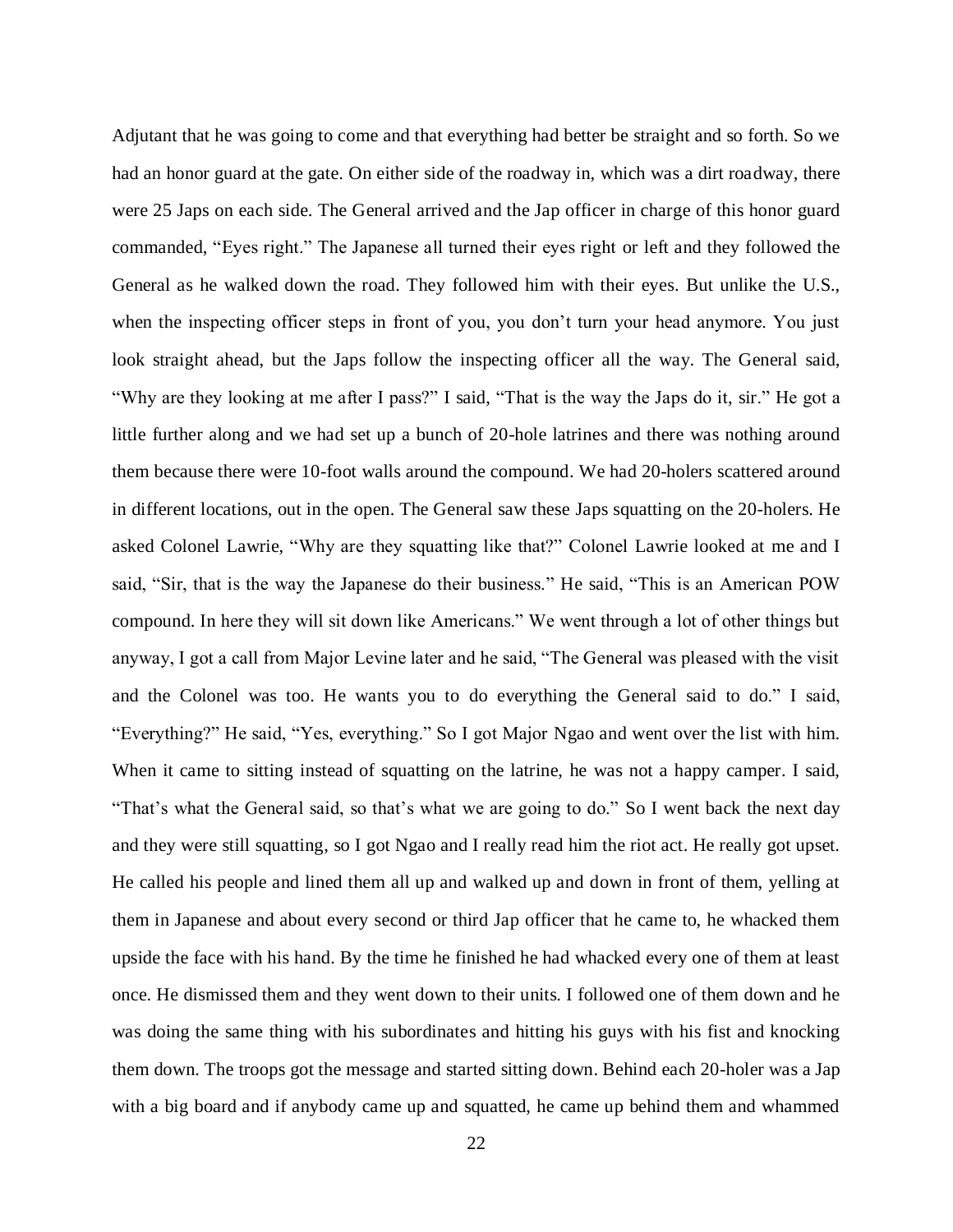the squatter with that board and sent them sailing. It didn't take long before everybody was sitting. Then the next thing, as they were sitting there, they were smoking cigarettes, talking to their buddies, reading Japanese books and then lines began to form. We had never had any lines at the latrines before. So there are several morals to that story and one is "if it ain't broke, don't fix it."

We trucked them to the Port of Dumaguette where they were loaded on Navy ships. I had to negotiate with the Navy ship Captains as to how many Japs he would take onboard. All Navy ships going to Leyte had to stop by the island on the way and pick up Jap prisoners. The ships were as big as an LST and as small as the inter-island boats. The ship Captains didn't want these prisoners because they were dirty and I could understand that. So we would negotiate to see how many we could fit on the ships to try and make room for more. We finally got them all shipped out to Leyte.

I was a low point man. They deactivated the Regiment and all the high point men went home and the low point men went to Japan.

Mr. Misenhimer

About what date did you get rid of the last prisoners?

General Cleland

It would have been probably late September or early October of 1945.

Mr. Misenhimer

So just a month or two is all that you had them?

General Cleland

Right, just about.

Mr. Misenhimer

Go ahead.

General Cleland

Us low point guys loaded up on three LSTs and went to Manila and they wouldn't let us off the ships. We stayed in the harbor for three or four days. Then we went in a convoy to Japan. At that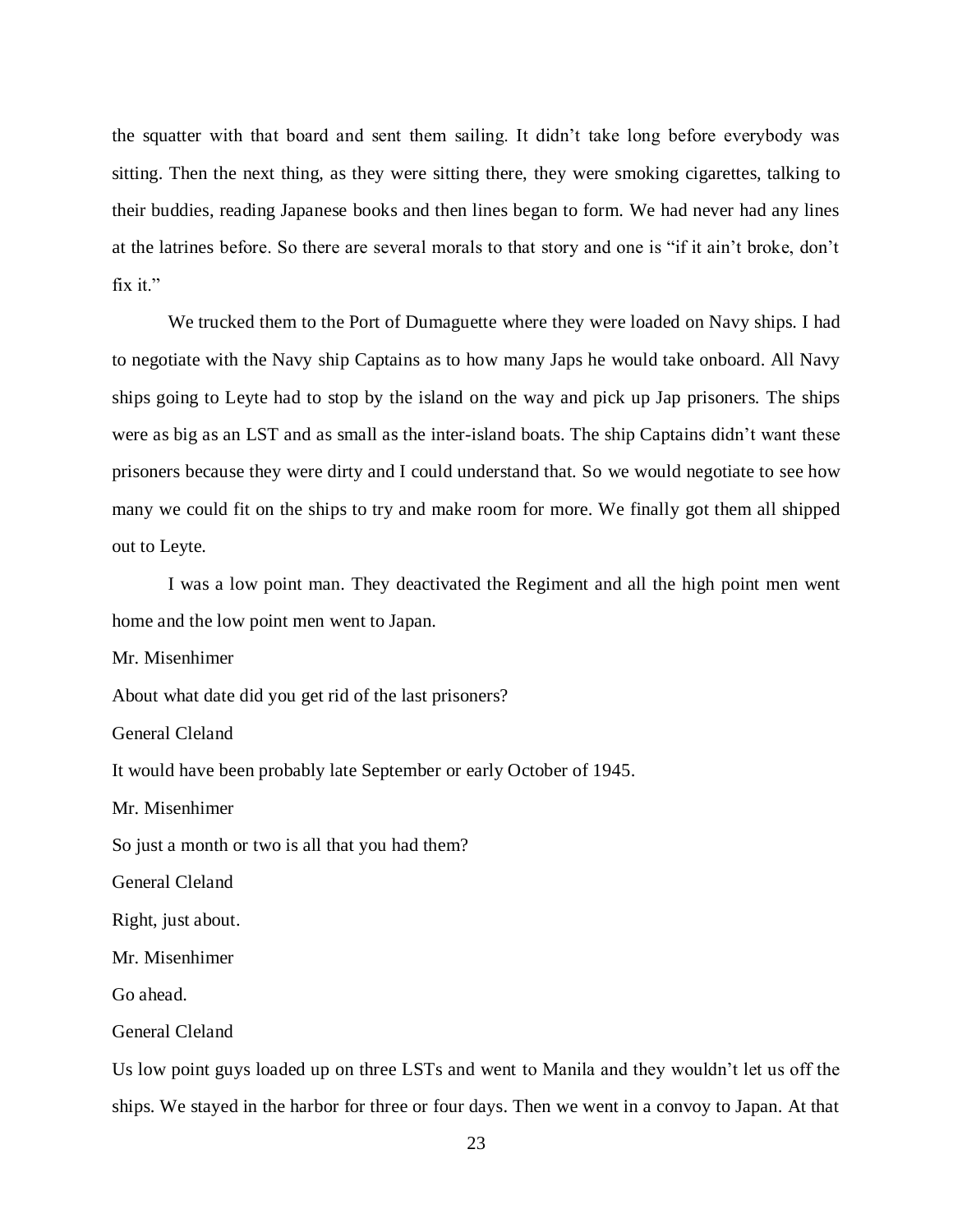time we caught the tail end of a typhoon that had hit Okinawa. That was the only time I ever saw a ship's bow and stern go up at the same time. It was a big storm. The troops were on cots in the hold of the LST, where normally you put the tanks. The officers were in the compartments they had along the sides of the ship. It was pretty bad with that storm. We weren't allowed to take animals onboard but one of my soldiers had a pet monkey that he had had for quite a while. He wanted to take his monkey, so he put him in a Musette bag and snuck him on ship. That monkey made it all the way to Japan. I don't know what happened to him after that or if they got separated.

Another officer had befriended a Filipino boy, maybe 16 or 17, and he had become his personal servant. He let this kid pack up his stuff for him. We each had a duffel bag and a Valpak. When we got on the ship, my friend opened up his Valpak to get something and it was stuffed full of sugar cane stalks and leaves and stuff like that. Everything he had, that kid had run off with. When we got to Japan, we landed at a place called Matsushima. We spent the first night in a former Japanese barracks. Almost all of those Japanese barracks had rice straw mats on the floor and they had rice straw mats on the built-in bunks. Well those mats were infested with fleas. So the rice mats had to be removed and burned. The floor that was left was very thin to put it mildly so you had to walk very carefully. When we got there all we had were fatigues and khakis. By now it was late October or early November and it was cold. We were really cold that first night. So in the morning we went down to the latrine, which was Japanese style, and it also had a three foot deep pool where they bathed. So we all jumped in the pool with our soap. We hadn't had anything but saltwater showers on those LSTs and we went in there and really got clean. We were lathering up in this pool and a Japanese caretaker came in and he looked in there and he started yelling "Dami Dami" Which is "no no." He finally got our attention and by pantomime he explained that you stay out of the pool until you are washed. You get one of the buckets and fill it up with water and get yourself wet and lather yourself up and get yourself all cleaned up and then you take a couple more buckets and wash the soap off and then you get in the pool. (Laugh). That was a new culture that we were getting acclimated to.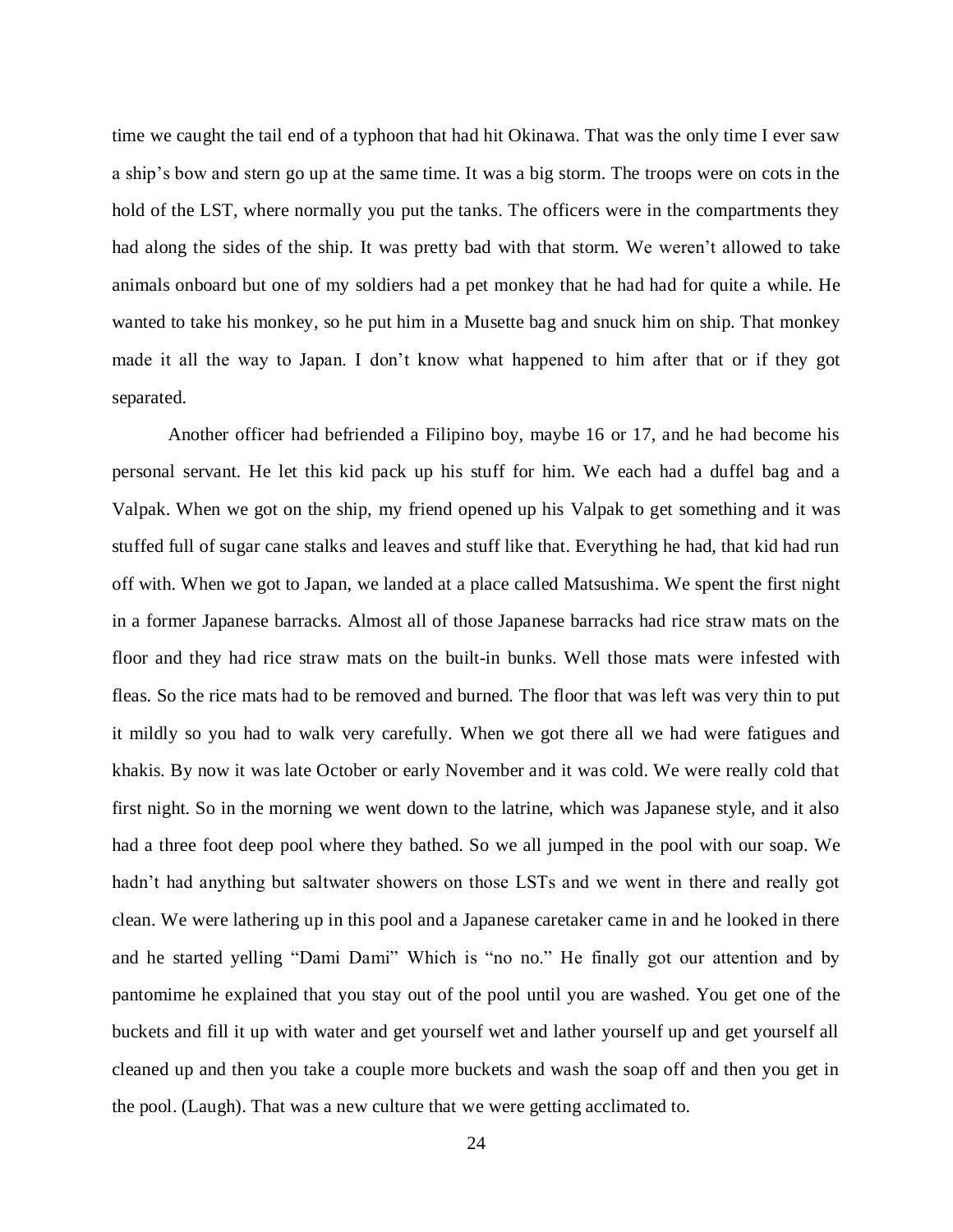I became a platoon leader in Easy Company of the 188<sup>th</sup> Parachute Infantry Regiment. The Regiment was stationed at Camp Schimmelpfennig near Sendai which is where they had the recent tsunami. My first job was to go out with my platoon to local villages and collect weapons. We would get to the village and the village Mayor would have the weapons ready for pick up. . He and the police chief would have the weapons lined up and tagged with the owner's name. The Emperor had said to do this, so they did it. Then we would go to the schools and at the grade schools and in the high schools they had wooden rifles, grenades and mines. They had books like comic books that showed you how to shoot a rifle, or throw a grenade or put a mine in the road. The Japs were ready for the expected invasion of Japan. If we hadn't dropped those atomic bombs we would have had to go in there and subdue every single town and city in Japan. They would have fought to the death. That was what they did on Okinawa. It would have been a bloodbath. There would have been more Japanese killed than were killed by the bomb and a whole lot more Americans would have been killed. There is no question about it.

The whole battalion went to the Fukuoka Naval Arsenal. The engineers blew the arsenal up. We removed all weapons and explosives. There was no way they could start a guerilla or terrorist movement. We took everything lethal away from them.

At the Fukuoka Arsenal the buildings were all metal framed and they had tiled roofs and tiled sides. I was standing in the street with my Platoon Sergeant while the engineers were blowing up caves, or really ammunition bunkers, in the side of a hill and all of a sudden the most tremendous explosion that I have ever heard before or since went off. I was flat on the ground. He was on the ground. The tiles were coming off of these buildings. When the explosion was over, some of the buildings were like skeletons. What had happened was, the engineers calculated the amount of explosives in one of the bunkers built in the side of this hill, figured out how much explosive it would take to blow that bunker up but they didn't know that the Bunker was connected to another bunker, which was then connected to another; a series. So when that first bunker was blown up, they all went. The whole side of the mountain went. It was just blown off. Like I said, there was no way the Japs could fight the American forces after we finished.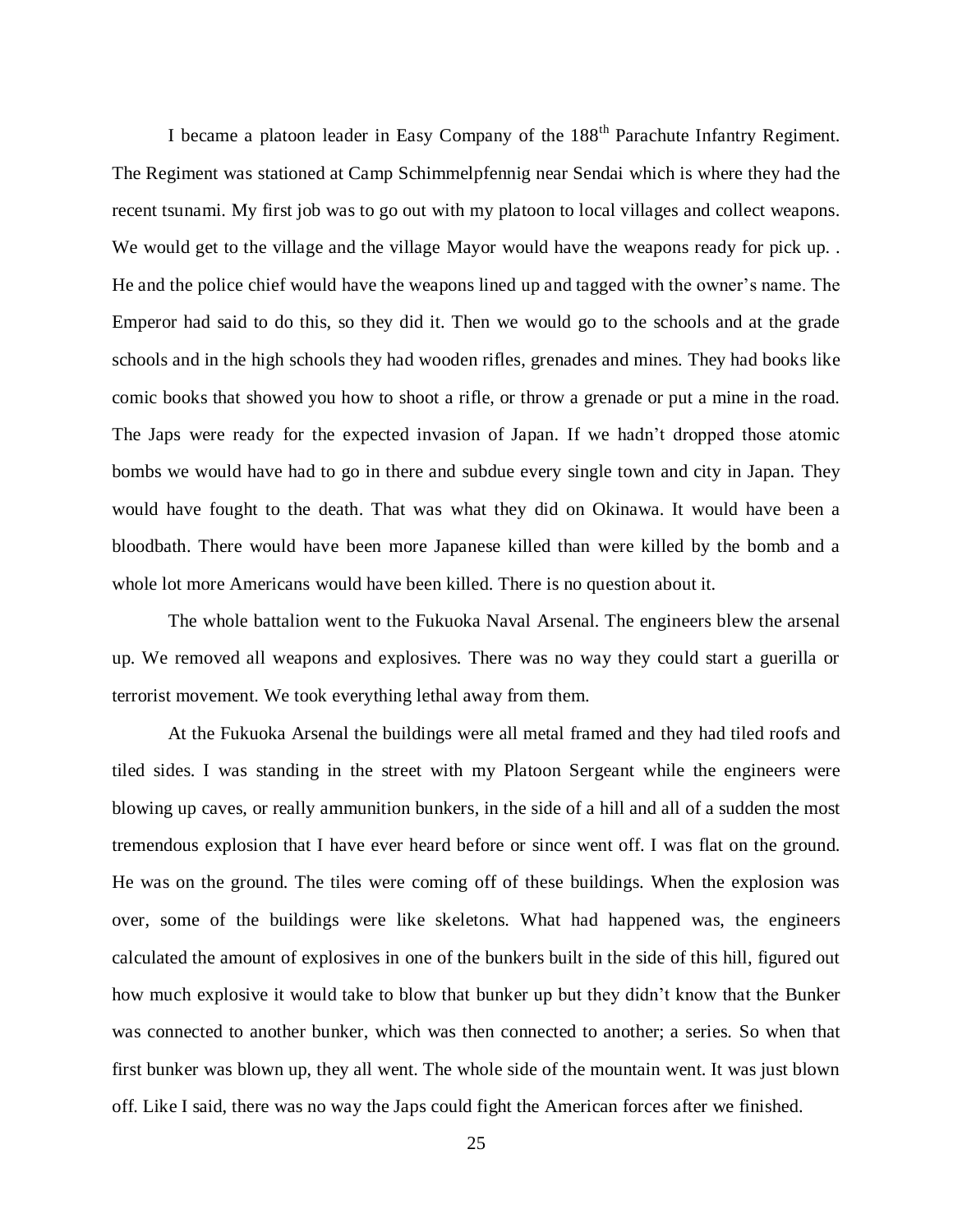#### Mr. Misenhimer

Was anybody killed in this explosion?

General Cleland

Nobody was killed. Surprising, but nobody was.

Mr. Misenhimer

They were very fortunate.

## General Cleland

Very fortunate. The engineers took all the precautions. They were the only ones that were right there at the scene but they were okay. Then the rest of the Occupation was mostly not so much contact with the Japanese people, as it was training to keep ourselves proficient; in our case as a rifle company. Then I went up to Sapporo and I became the Aide to the Assistant Division Commander of the  $11<sup>th</sup>$  Airborne Division. He was a good man. I learned a lot there. Then he went to China because he spoke Chinese having been stationed in China with the 15<sup>th</sup> Infantry before World War II. I went back to the  $2<sup>nd</sup>$  Battalion and took command of Headquarters Company. I left Japan in December of 1947. I reported into the 82<sup>nd</sup> Airborne Division in January of 1948.

The  $11<sup>th</sup>$  Airborne Division was located in northern Honshu and Hokkaido,  $188<sup>th</sup>$ Parachute Infantry Regiment (PIR) at Sendai,  $511<sup>th</sup>$  PIR was up at northern Honshu and the  $187<sup>th</sup>$ PIR was in Hokkaido. Then division headquarters, the 187<sup>th</sup> PIR and the Division Artillery, and Special Troops were all on Hokkaido at Sapporo. Then south of the  $11<sup>th</sup>$  Airborne Division was the 1<sup>st</sup> Cavalry Division.

## Mr. Misenhimer

Let me ask you some questions about it. When you picked up all these rifles and things, what did you do with them?

## General Cleland

We turned them in and then at a later date, we were allowed to each pick out a Samurai sword. I had already gotten a Samurai sword in the Philippines. But there was this extra-long sword,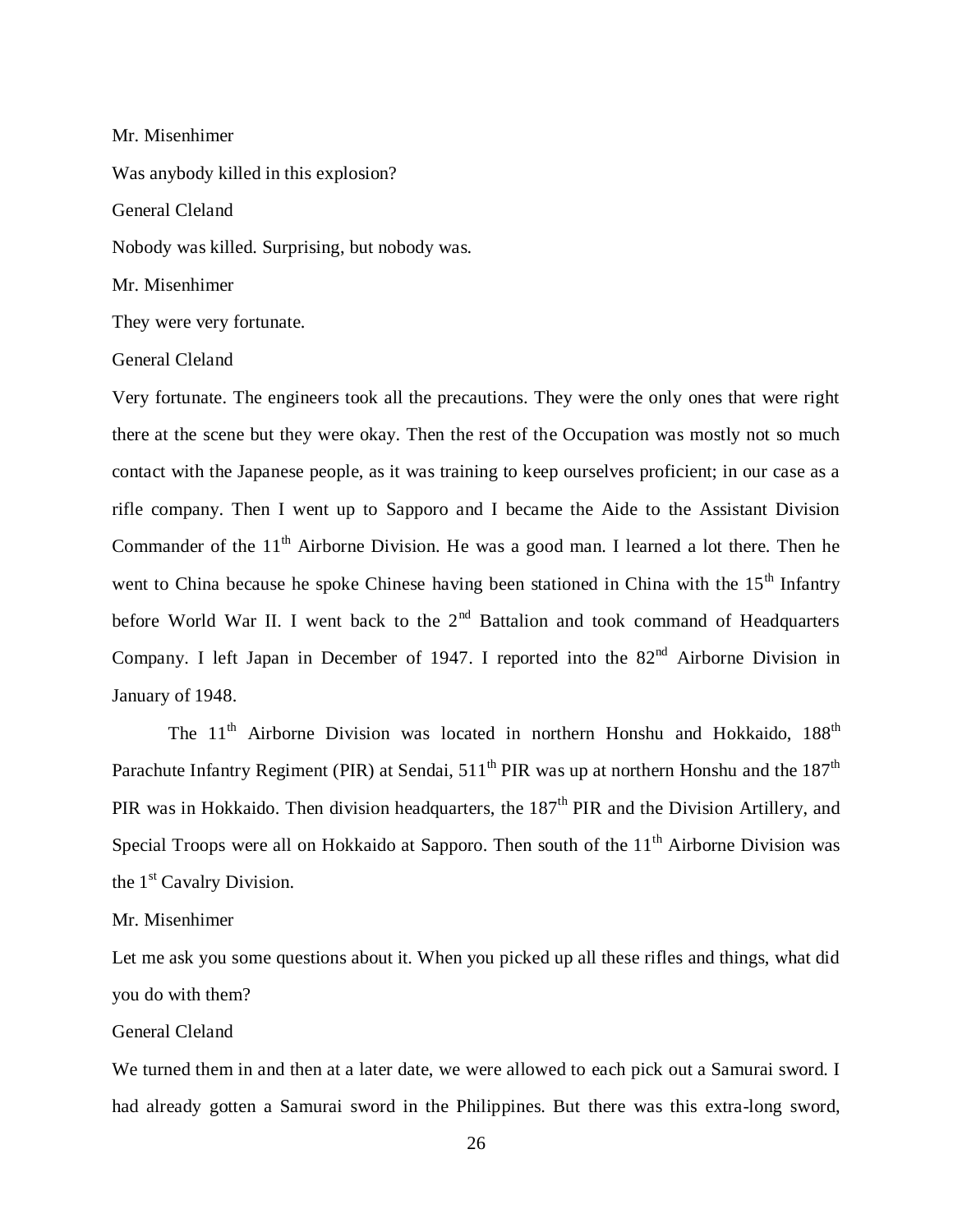which I later found out was an executioner's sword. I selected that. I sent it home but it never got there. All I have now is the Samurai sword that I got in the Philippines.

Mr. Misenhimer

Now I understand that they would let anybody in Japan bring home a Japanese rifle?

General Cleland

I'm not sure about that. I do know that we got our pick of the Samurai swords. I'm not sure about the rifles.

Mr. Misenhimer

That was in in 1945 and early 1946.

General Cleland

That is when I was there. One other thing that happened was in December of 1945, myself and 29 other Lieutenants in the  $11<sup>th</sup>$  Airborne Division were sent to the Fujiya Hotel which was right there by Mount Fuji, a beautiful Japanese hotel. Our job was to repatriate Germans. The Germans were diplomatic corps, personnel and businessmen and assorted high ranking officials. Five German submarines had been scuttled in Tokyo Harbor when the Germans surrendered to the Allied Forces. So there were also five submarine crews to repatriate and really all they had with them was their clothes and a couple of iron crosses and not much else. So we were there for a month and my job was pretty easy; prepare a German submarine crew for repatriating. It was an interesting time. We Lieutenants climbed up Mt. Fuji. The Fujiya had a beautiful golf course and we played golf. There wasn't any snow on the ground. It snowed, but it melted while we were there. It was just a kind of an interesting interlude while we repatriated those Germans.

Mr. Misenhimer

When you were in Japan did you have much interaction with the local Japanese people?

# General Cleland

Yes and no. We had Japanese that worked for us and we had interaction with them. For example, my company had a Japanese barber and we had a Japanese tailor. The Japanese policed the area. There was a stable there because Camp Schimmelpfennig had been a Japanese Cavalry post and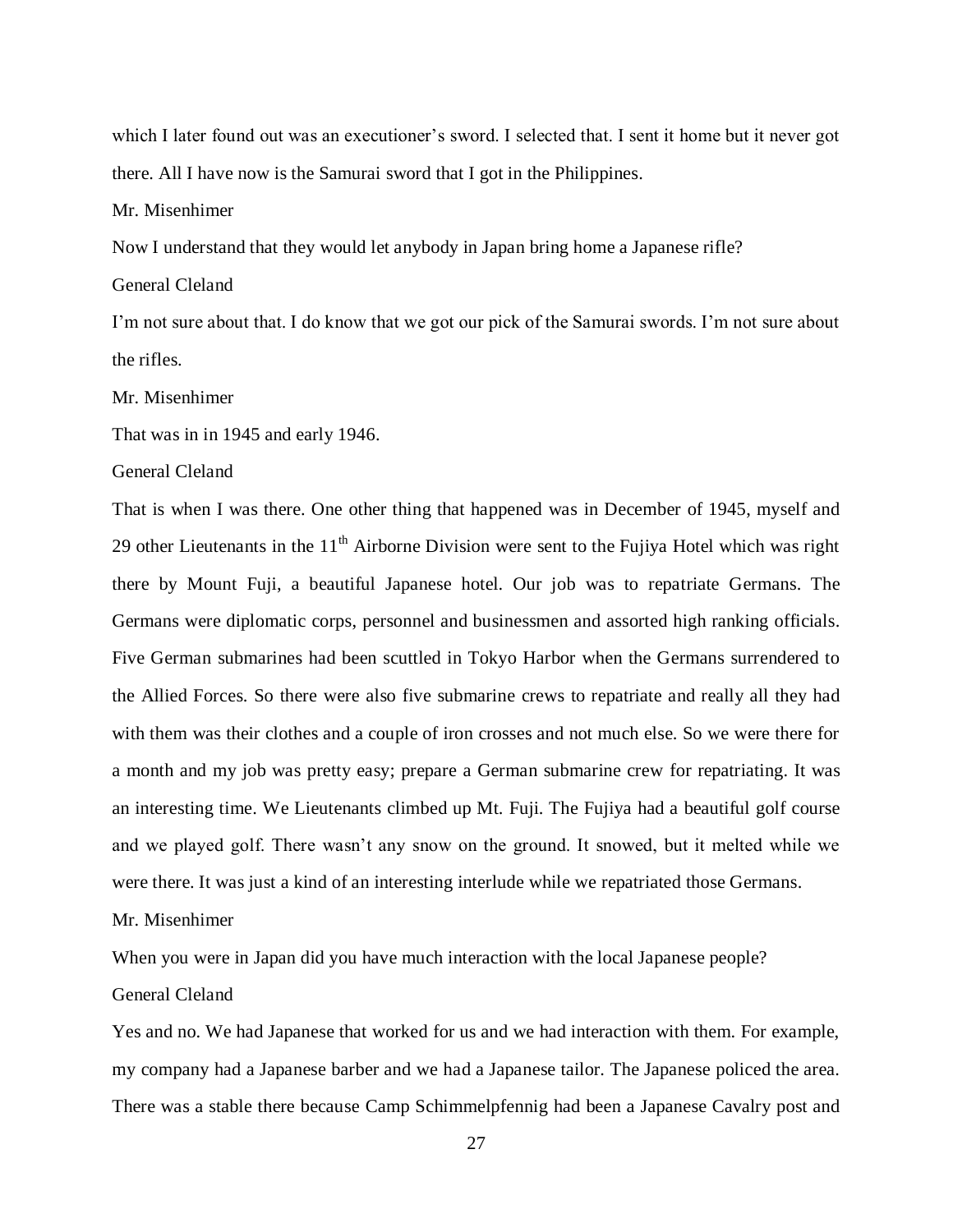they had horses. Our regimental executive officer, Lieutenant Colonel Mortimer J. O'Kane, had been a cavalryman before World War II and he liked to ride. Almost every Saturday we had Colonel O'Kane's Wild Ride. About 15 or 20 of us would follow the Lieutenant Colonel over the woods and through the fields there in Japan on horses. It was different. Then the troops would go to town and go to Japanese bars and things like that. So yes, and there was no feeling of animosity, no feeling that you might get stabbed in the back or have your throat slit or anything like that. The Japanese had been told by the Emperor, "The Americans are here and they are in charge." So everybody was very cooperative.

Mr. Misenhimer

How about military aged young men; returning soldiers. Did you come across many of those?

General Cleland

No I don't recall coming across one. I'm sure they took off their uniforms as soon as they got home.

Mr. Misenhimer

Of course anybody of military age, from 20 to 40.

General Cleland

Right.

Mr. Misenhimer

I've heard before that people just didn't see many of those.

General Cleland

No we didn't.

Mr. Misenhimer

I've heard that before.

General Cleland

Yes. Years later when I was an instructor at the Army Command and General Staff College at Ft. Leavenworth, we had Allied students and I sponsored Japanese officers. Every Instructor had to sponsor one of the Allied students and kind of make them feel at home and help them. I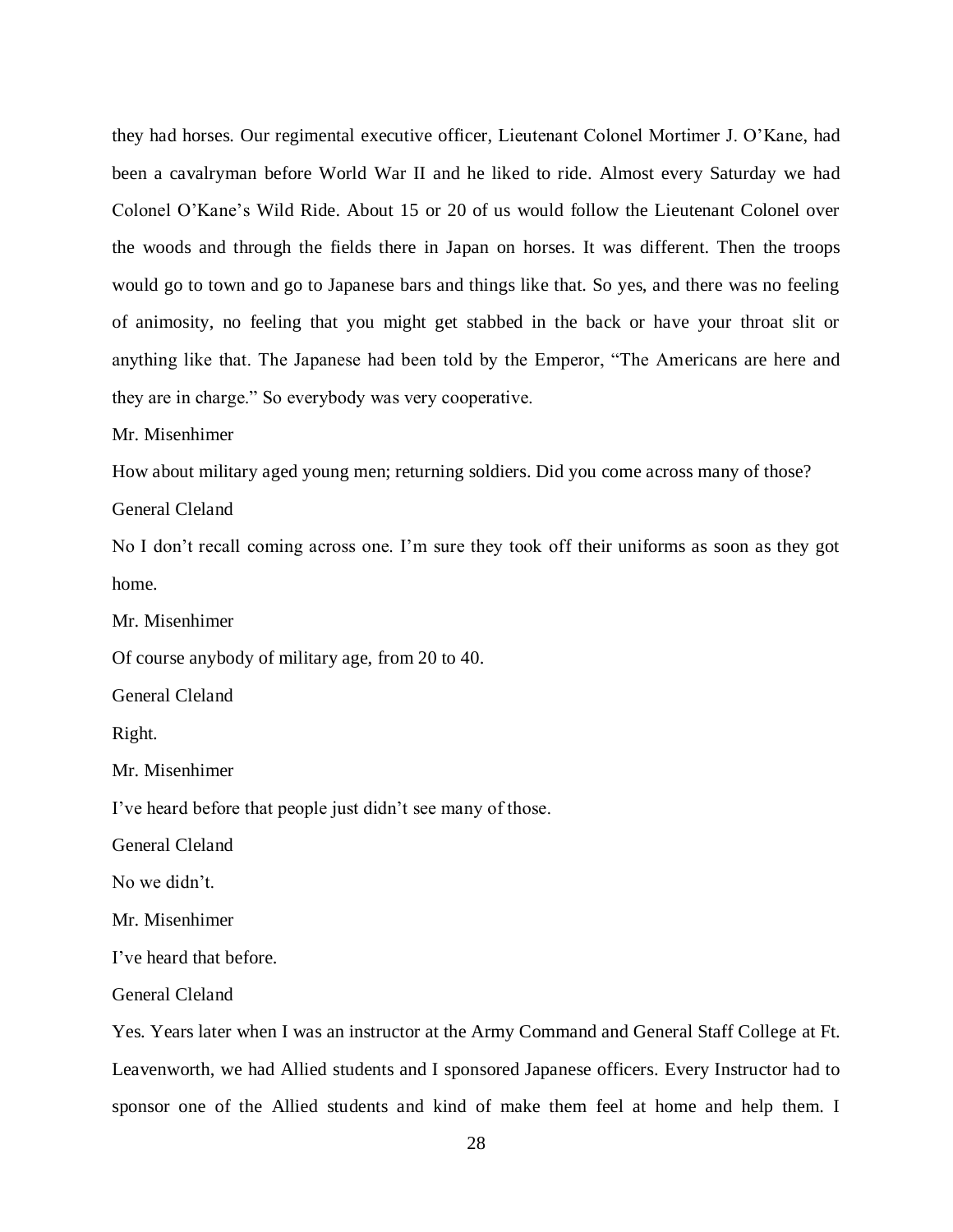sponsored about half a dozen Japanese students. They all stayed in contact with me. When I came back from one of my tours in Vietnam, I went to Japan for R&R and they had a big party for me, all six of them. It was really a nice affair. Our relationship with the Japanese was good then and it has continued that way until today. You have to hand it to General MacArthur. He was instrumental in turning a dictatorship and absolute monarchy into a democracy.

## Mr. Misenhimer

Did you have any interaction with MacArthur?

## General Cleland

Never had any interaction with MacArthur other than to see him. I was in Tokyo on temporary duty and every day when he went to his office, the Japanese would line the streets and he would arrive at the Daiichi Building like the conquering hero he was. It was the same way when he went home. So I did see him on one of those trips to or from his office.

## Mr. Misenhimer

What did you think of MacArthur?

## General Cleland

At the time I was just a young Lieutenant and I didn't really understand it all. But looking at what he did in Japan, it was masterful. It was masterful. He put the lid on that country, right at the very beginning, and then kind of eased off. He turned things over to the Japanese slowly. He forced them to make their new democracy work.

## Mr. Misenhimer

I understand that he is the one that insisted on keeping the Emperor.

## General Cleland

I'm not sure, that's a little murky. But it was very clear that the Emperor was key because the people looked upon him as if he was a god. Not anymore, but they did then. Yes, I think MacArthur did a masterful job there.

# Mr. Misenhimer

Did you learn to speak Japanese?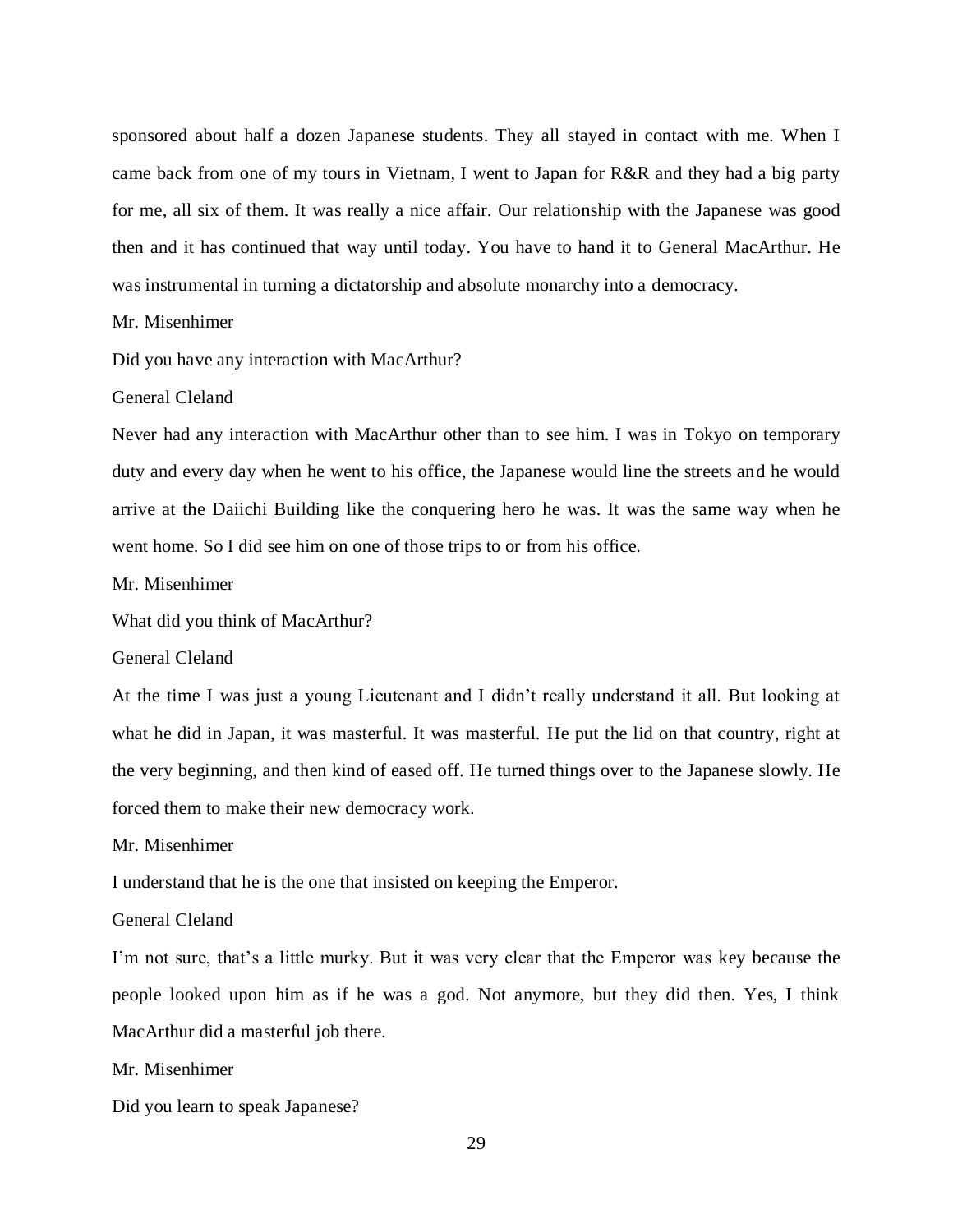I learned enough to get by, like *(speaking words in Japanese)* and so forth, but that's all.

Mr. Misenhimer

It's a pretty difficult language.

General Cleland

Right. It is also easy because there is no tense; it is not a formal language at all. The structure is very simple. You learn the words and the more words you learn, the more you can speak.

Mr. Misenhimer

Now you were in Japan for almost two years. Is there anything else that you can recall happening there?

## General Cleland

No, just the good training. The training area was outside of Camp Schimmelpfennig where we lived. One was the fact that we had to burn all those rice mats. We got new ones. The living accommodations were very good there. We did a lot of things. For example I had a good friend, Steve Martin, who commanded a company in the  $511<sup>th</sup>$  Parachute Infantry Regiment, and they were up in a big resort area, Hakodate, totally different from Camp Schimmelpfennig which was near the big city of Sendai. I selected a soldier of the month, the best soldier in the company for that month, and he got a three-day pass. There wasn't really any place for him to go. Steve did the same thing with his company in the  $511<sup>th</sup>$ . So we worked out a swap. My soldier of the month went to Hakodate and stayed with C Company of the  $511<sup>th</sup>$ . And his soldier of the month came down to Headquarters Company, 2<sup>nd</sup> Battalion of the  $188<sup>th</sup>$ , my company. So we got these young soldiers and they went there and enjoyed being in a different place. The troops that came down to my company were free to go any place and could go down to Sendai and go to the bars or whatever. My troops that went up to Hakodate enjoyed the resort area up there. You could do things like that in those days.

Mr. Misenhimer

When did you get to be a  $1<sup>st</sup>$  Lieutenant?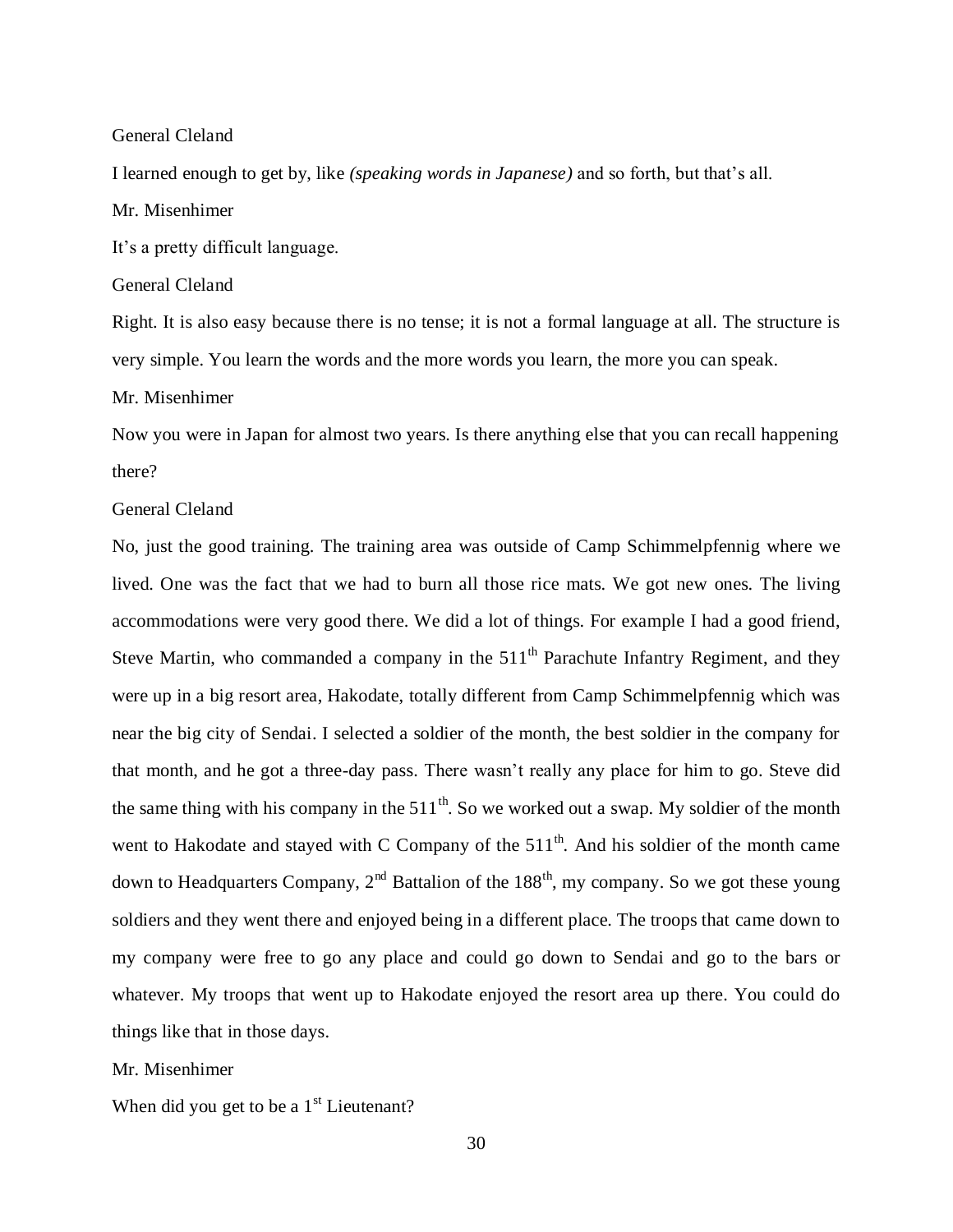General Cleland Shortly after I got to Japan but I can't remember exactly when. Mr. Misenhimer So it would have been late 1945. General Cleland Yes, it was in late 1945 or early 1946. Mr. Misenhimer You came back to the States in December 1947. Now you stayed in the service? General Cleland For 37 years. I retired October 1, 1980. Mr. Misenhimer Were you involved in the Korean War? General Cleland I was. Mr. Misenhimer What did you do there?

General Cleland

I was a rifle company commander in the  $187<sup>th</sup>$  Airborne Infantry Regiment. I made the first combat jump north of Pyongyang, north of the North Korean capital. I was wounded at a place called Sillim-in and I was evacuated to the  $1<sup>st</sup>$  MASH at Chechon which is nothing like the movie MASH. I went into the receiving tent and a very good looking nurse was busy working there on wounded because of a big fight; I was one of many. I remembered her. She remembered my name because that was the name of one of her professors at Duke University. Eight months later I was lying in a bed in Walter Reed Army Hospital and in walked the new Ward Nurse and it was the same gal. We got married and it's been almost 60 years.

Mr. Misenhimer

Congratulations. How did you get wounded?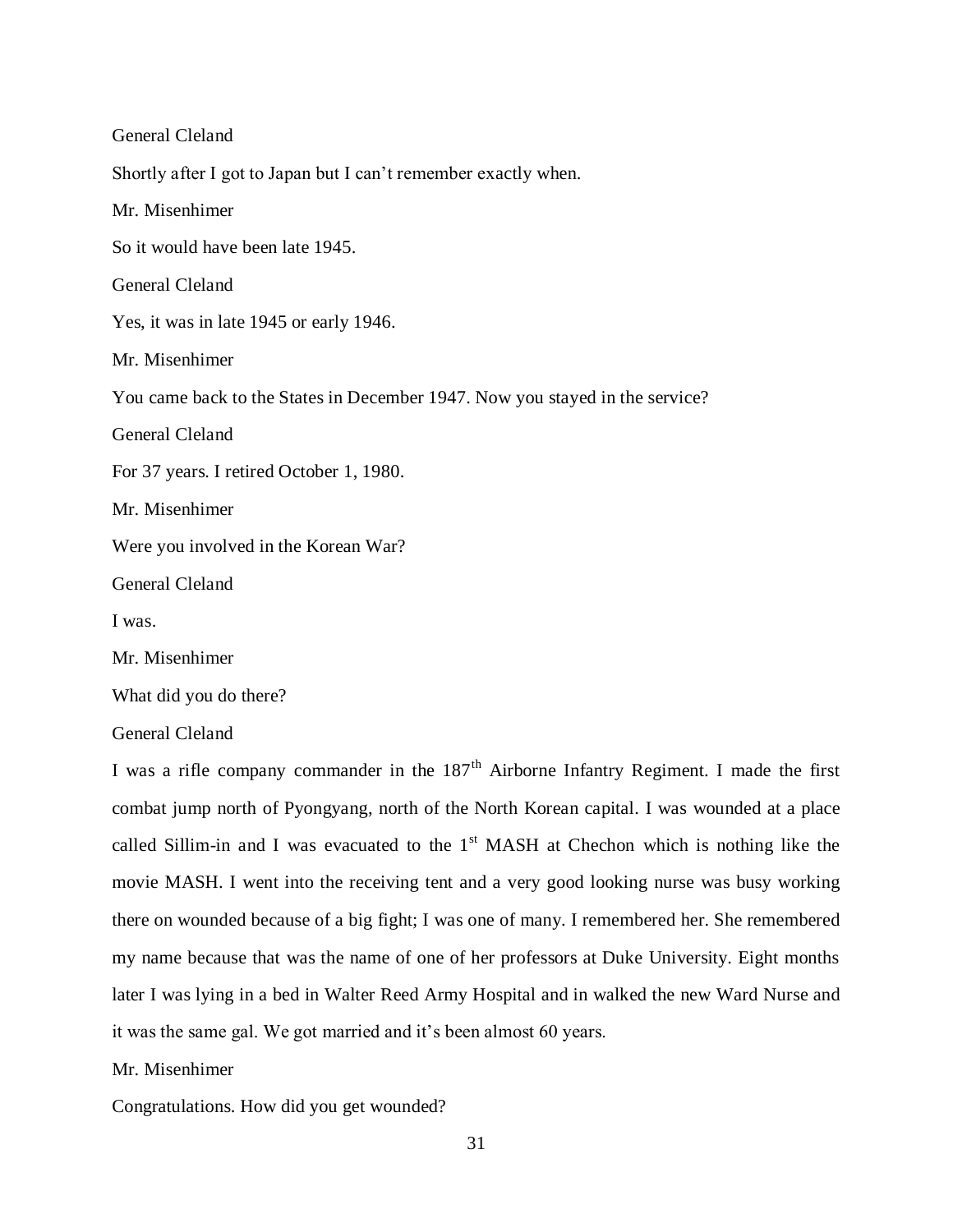I was a rifle company commander and we made a night attack. It was a tough fight going up a snow covered mountain. In that kind of a fight the company commander is supposed to be in front, which I was, and I got shot in one arm and Corporal Gonzales, the  $3<sup>rd</sup>$  Platoon medic, patched me up and rigged a kind of a sling for me and about 30 minutes later, I got shot in the other arm. That kind of ruined my night. That was a bad night. When I got shot the first time, a North Korean jumped up out of a hole in front of a tree and drilled me. Sergeant Allen who was right beside me drilled him and killed him dead. The second time, it was a light machine gun from a hill that overlooked the hill that we were attacking.

Mr. Misenhimer

What date were you wounded?

General Cleland

I was wounded on February 18, 1951.

Mr. Misenhimer

How long had you been in Korea at that point?

General Cleland

I had been in Korea seven months.

Mr. Misenhimer

You were evacuated from there and how long were you in the hospital in Korea before you got evacuated back?

General Cleland

I was in the 1<sup>st</sup> MASH for probably five or six days. Then I went by ambulance to a railhead. That ambulance driver, the roads were terrible, the ambulance ride was really bad. They guy above me was dripping blood. I was lying there rehearsing what I was going to say to the driver when he opened the door. It was that bad. The door opened and the driver stuck his head in and said, "I am sorry. I am so sorry. I did my best. I did my best. I really did, but these roads are absolutely the pits." So I said nothing because I was sure he did his best. Then I was put on a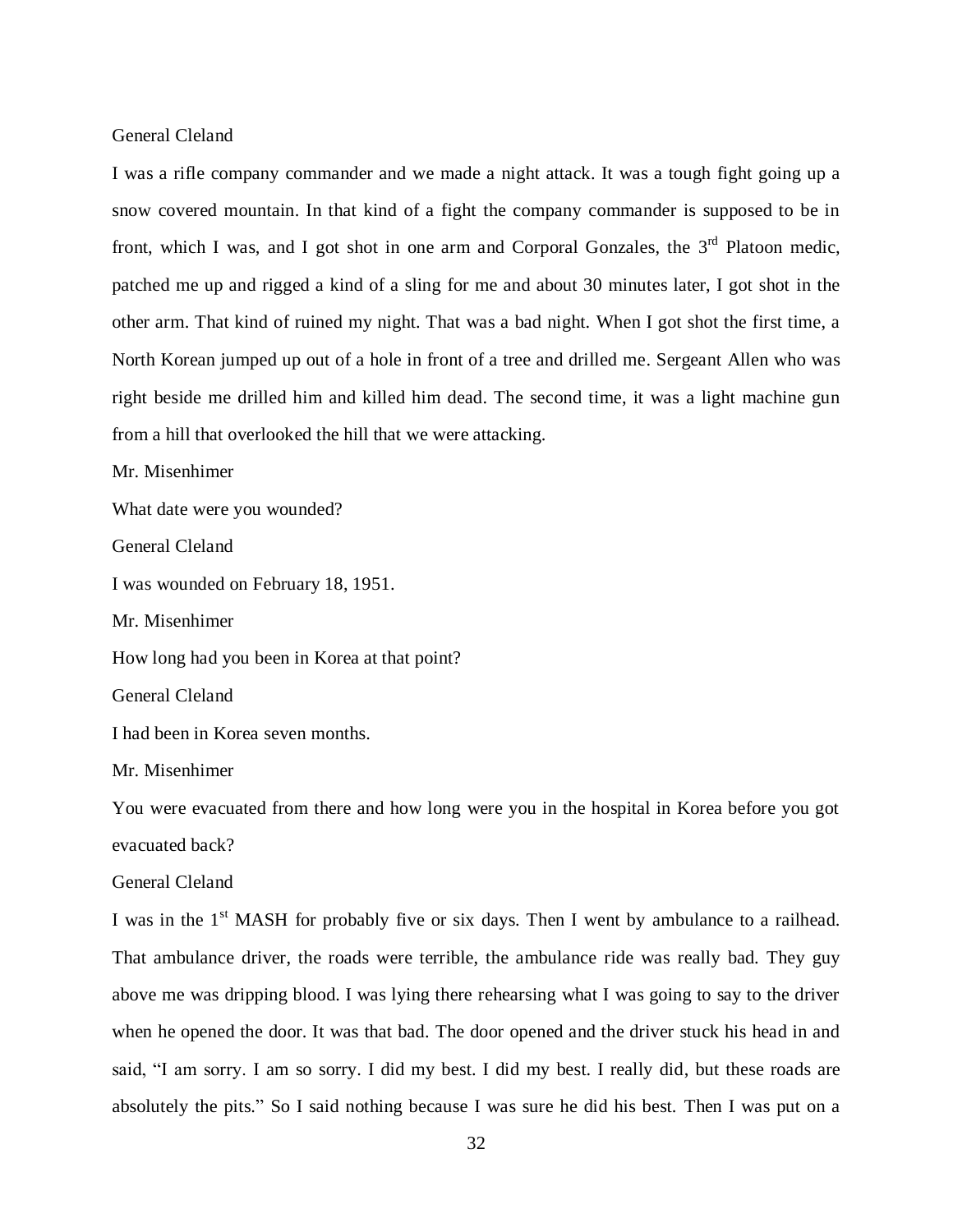hospital train and went to Pusan and put on the hospital ship *Repose.* We stayed there for about a week to 10 days and then we sailed to Tokyo. I was in Tokyo General Hospital for a while and then I was air evacuated back to the States to Walter Reed Hospital near where my mother and sisters were.

Mr. Misenhimer

Were your bones broken?

General Cleland

Yes. I had a shattered left elbow and I lost the ulnar nerve in my left arm. They had to take bone out of my hip to put my right arm together. My left arm is not of much use.

Mr. Misenhimer

So but you were able to stay in the service, though?

General Cleland

Yes, I was able to stay in the service. I got back on jump status when I was at Fort Benning. That is a long story but I got back on jump status at Fort Benning.

Mr. Misenhimer

In Korea, what outfit were you with there?

General Cleland

I was company commander of Company G of the 187<sup>th</sup> Airborne Regimental Combat Team. It was a separate regimental combat team.

Mr. Misenhimer

And you made one combat jump there, or how many in Korea?

General Cleland

I made one combat jump in Korea. It was the only combat jump that I made.

Mr. Misenhimer

Were you involved in Vietnam?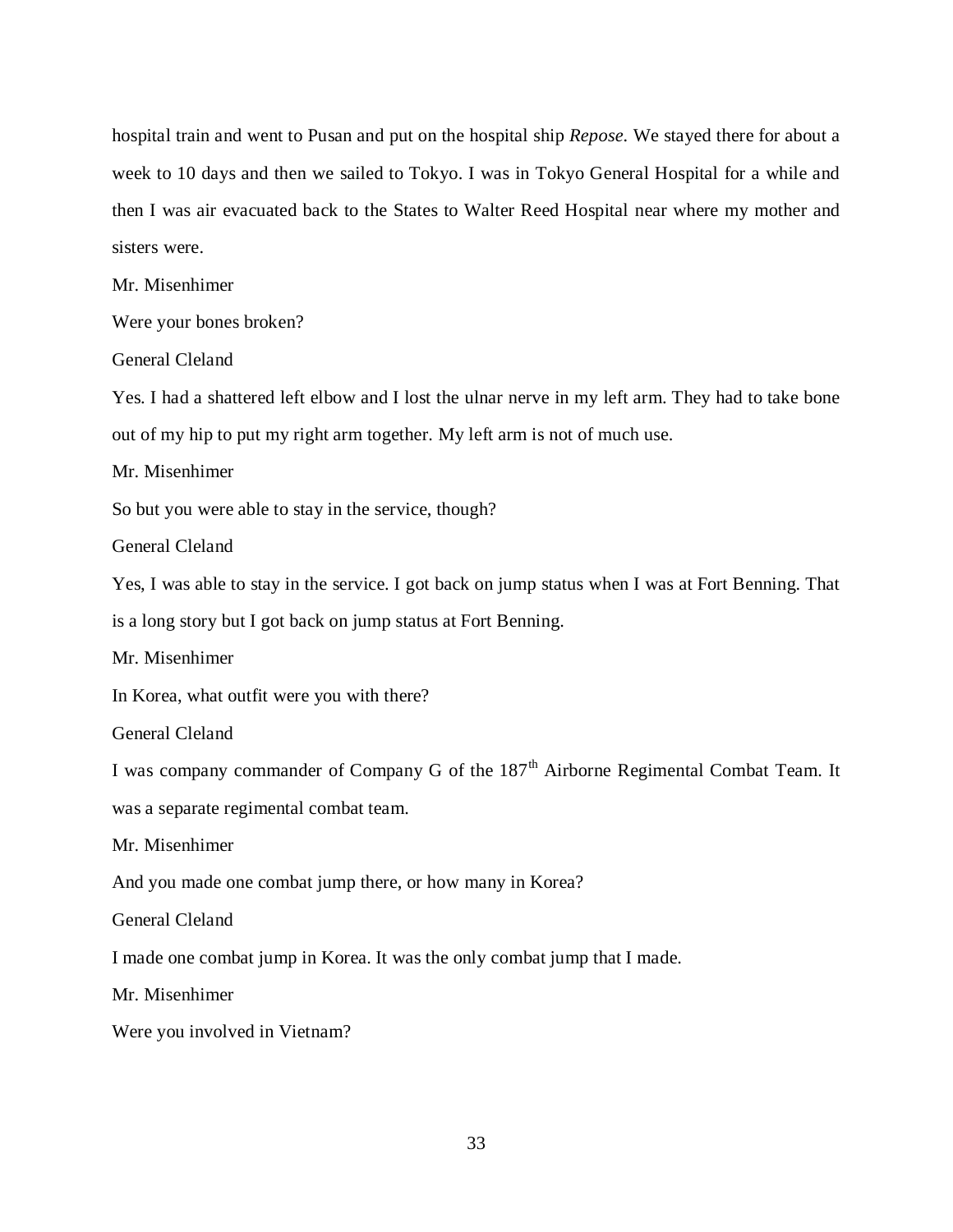Yes I was. I did two tours in Vietnam. The first one I was MACV staff officer and that was in 1962-1963. I worked on the Strategic Hamlet Program which was an interesting program that foundered because of corruption by President Diem's brother. The second tour, I activated the 3rd Battalion of the  $503<sup>rd</sup>$ ; the same regiment I was in in the Pacific. I activated the battalion at Fort Bragg, North Carolina, where we trained before going to Vietnam. I commanded them for about eight months in Vietnam. Then I got promoted to Colonel and became the deputy brigade commander. I wound up commanding a new brigade task force formed to provide security in the four southern provinces of the Vietnam II Corps area. My brigade Task Force, TF South, operated with the Vietnamese 44<sup>th</sup> Infantry Regiment.

Mr. Misenhimer

When did you make Brigadier General?

General Cleland

I made Brigadier General in 1970.

Mr. Misenhimer

And you retired as a Major General?

General Cleland

Right.

Mr. Misenhimer

When did you make Major General?

General Cleland

I made Major General when I was in Cambodia. I was in Cambodia for two years. 1972-1974. I made Major General in either late 1972 or early 1973. I could look it up.

Mr. Misenhimer

That's close enough. I was just curious. Let me go back and ask you some questions about World War II. During World War II, what would you consider your most frightening time?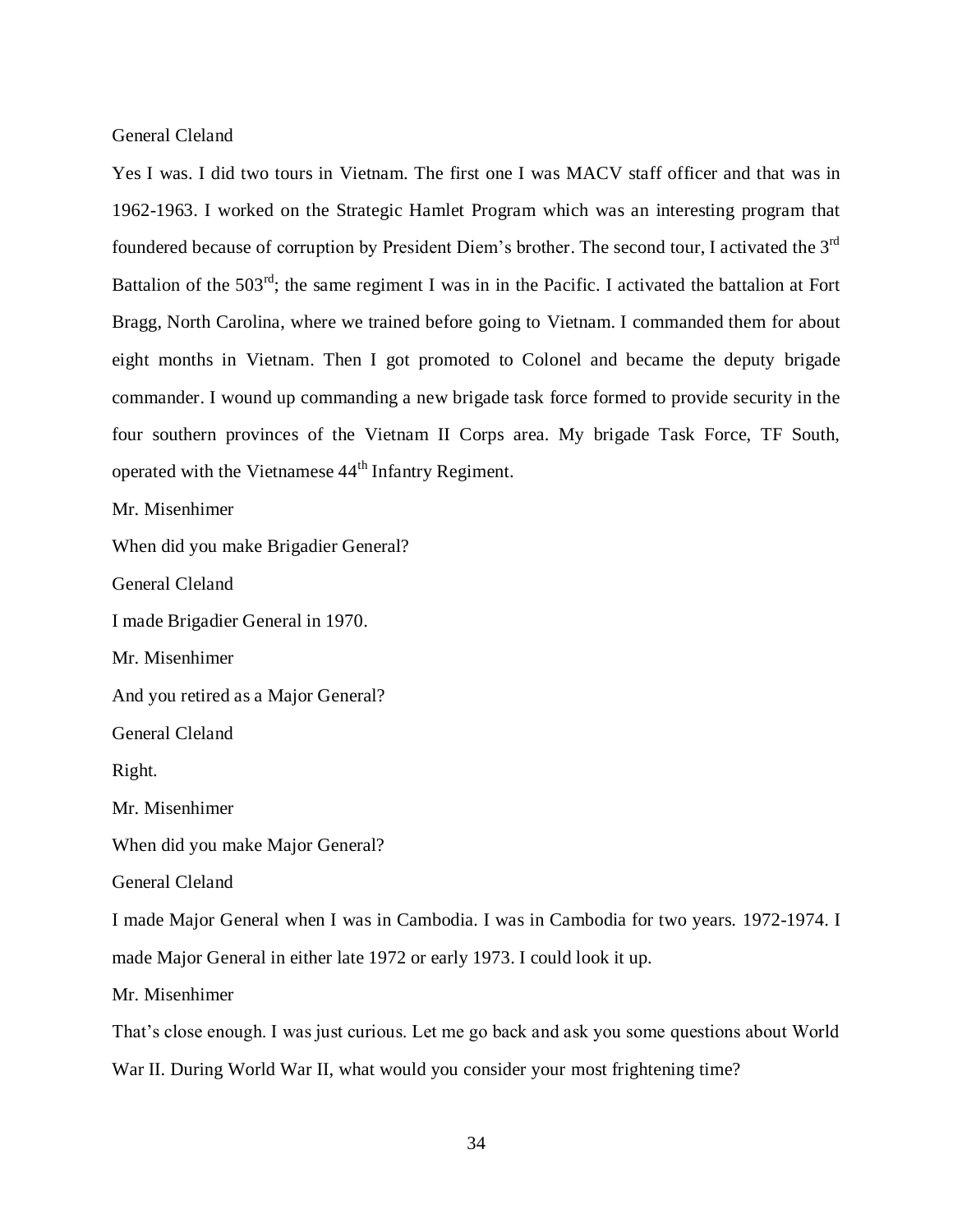General Cleland Hmm. Mr. Misenhimer But you didn't really get into combat in World War II, did you? General Cleland I did but it was mostly with patrols looking for the Japanese. I was shot at but didn't get hit. I don't think I was ever really afraid. I had a few anxious moments, but I don't recall any time when I was frightened. Mr. Misenhimer Did you ever hear Tokyo Rose on the radio? General Cleland I never did. Mr. Misenhimer In World War II, did you ever cross the equator? General Cleland Oh yes. We went through that big ceremony they have. Mr. Misenhimer What all did they do to you? General Cleland They didn't do much as I recall. They gave us some nasty stuff to drink. It wasn't anything. The ceremony; I'm pretty vague on that but I do remember it. Mr. Misenhimer On April 12, 1945, President Roosevelt died. Do you recall hearing about that? General Cleland Yes. I was still in the States. Mr. Misenhimer What reaction did people have when they heard that?

35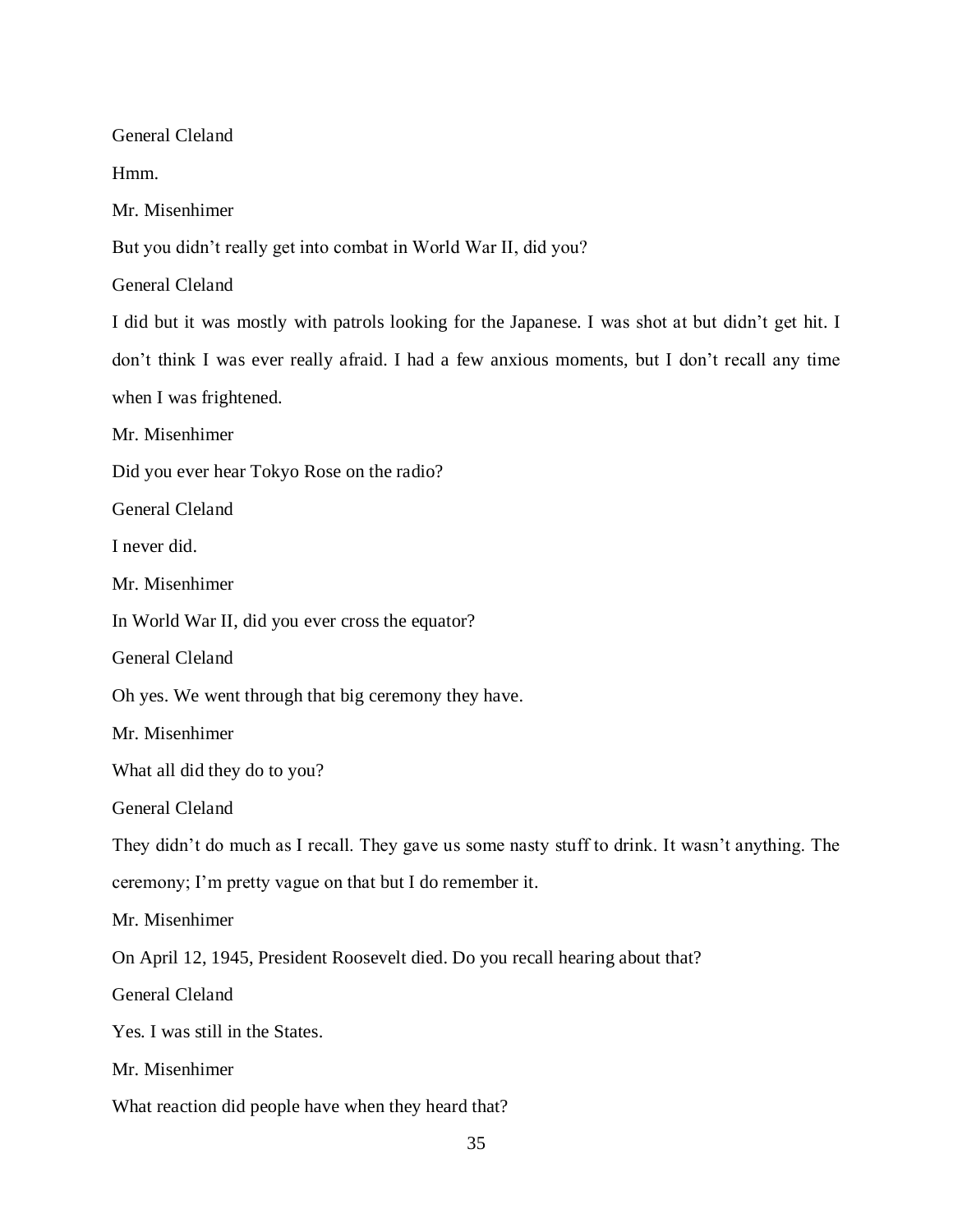It was one of shock and dismay because Franklin Delano Roosevelt pulled this country together to fight World War II. He did a magnificent job. He was a great leader. When all is said and done, he did what was best for America. I can't say that about some of our politicians today.

Mr. Misenhimer

On May 8, 1945, Germany surrendered. How about then, did you all have any kind of a celebration?

General Cleland

We were onboard ship so the reaction was "Hell, we had better get over there and get into this war before it is over." That was a spirit that I have never seen since. We were going to win that war and everybody wanted to do whatever they could to help win it. When I was in high school, in the high school Victory Corps, we went around collecting aluminum pots and pans for use in manufacturing airplanes.

Mr. Misenhimer

And rubber tires for the rubber.

General Cleland

That's right. Every one of us had a war bond book with 25 cent stamps. You would put them in your book and once you got \$18.75 you went to the post office and you got a war bond. We were all in that war together.

Mr. Misenhimer

To me, that is the most united this country has ever been.

General Cleland

Exactly. Every American knew why we were fighting and knew what was going on. We need that kind of leadership today and we don't have it.

Mr. Misenhimer

On August 6, 1945, they dropped the first atomic bomb. Did you hear about that?

36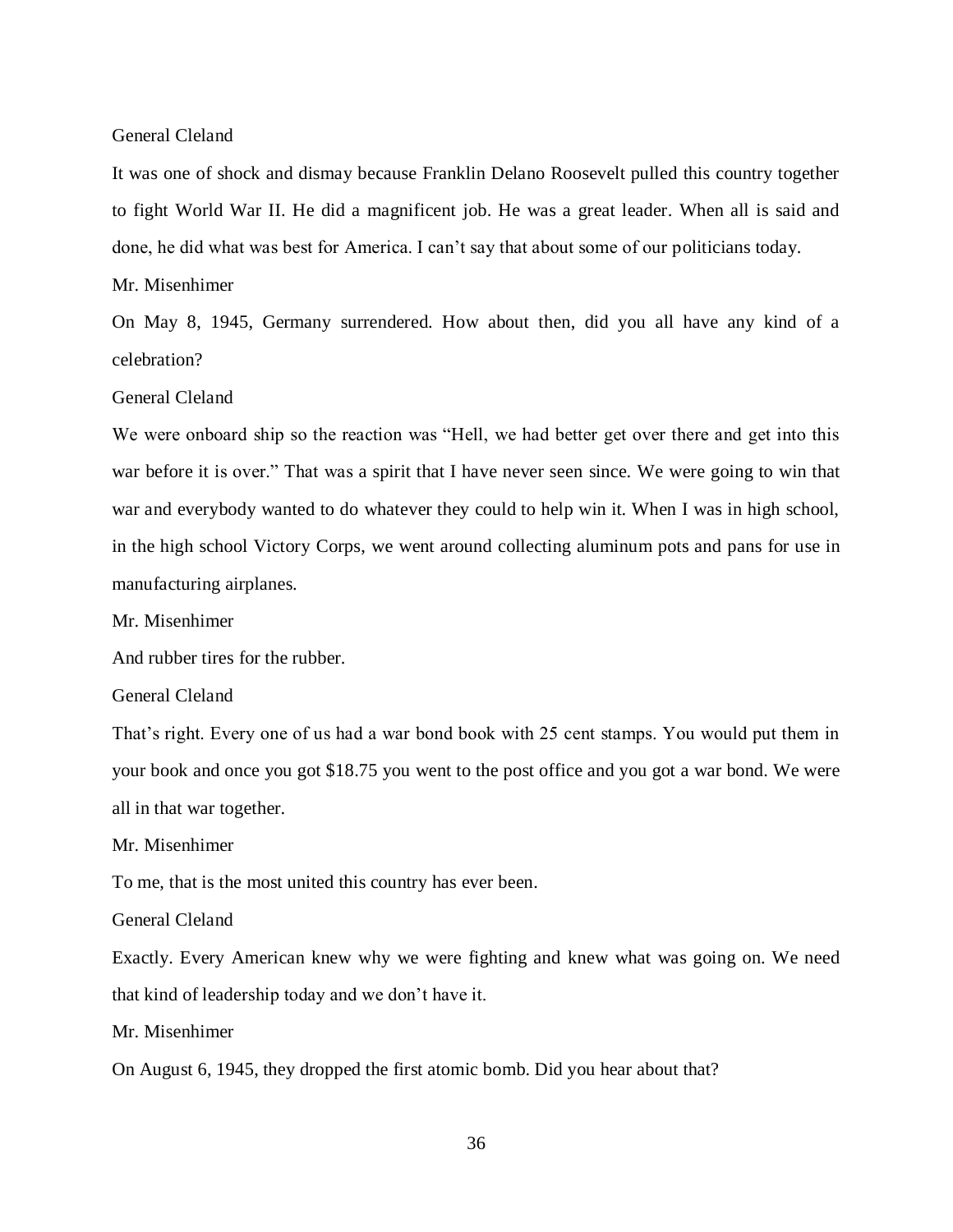Oh yes. Oh yes. We didn't have internet, we didn't have twitter, and we didn't have cell phones. We didn't have any of that. The first word we got was that the U.S. dropped some kind of atomic bomb on Japan and that it had radiation and that the radiation might be coming out here to the Philippines. That was the way we got it. Then of course we dropped the second one and Japan surrendered.

# Mr. Misenhimer

They surrendered on August 15, or probably August 16 there in the Philippines, was there any kind of a celebration?

## General Cleland

This Filipino friend of mine had a bottle of gin that he had hidden under the floor of his house and he invited myself and another officer over to kill that bottle of gin. That was our celebration. Incidentally the Filipinos are great. They are the closest to Americans in their way of thinking and the way they act. I have the greatest respect and admiration for the Filipinos.

## Mr. Misenhimer

Other than that one Japanese sword, did you get home from World War II with any other souvenirs?

# General Cleland

Only a Jap meatball flag. I sent my mother the sealed will of a Japanese soldier. She opened that envelope and a clump of his hair fell out. According to my sister, she was really upset. I can't think of any other souvenirs off the top of my head.

Mr. Misenhimer

Did you ever see any USO shows anywhere?

General Cleland

Oh yes. I saw my first one in Camp Lee, Virginia at the induction center.

Mr. Misenhimer

Any big names?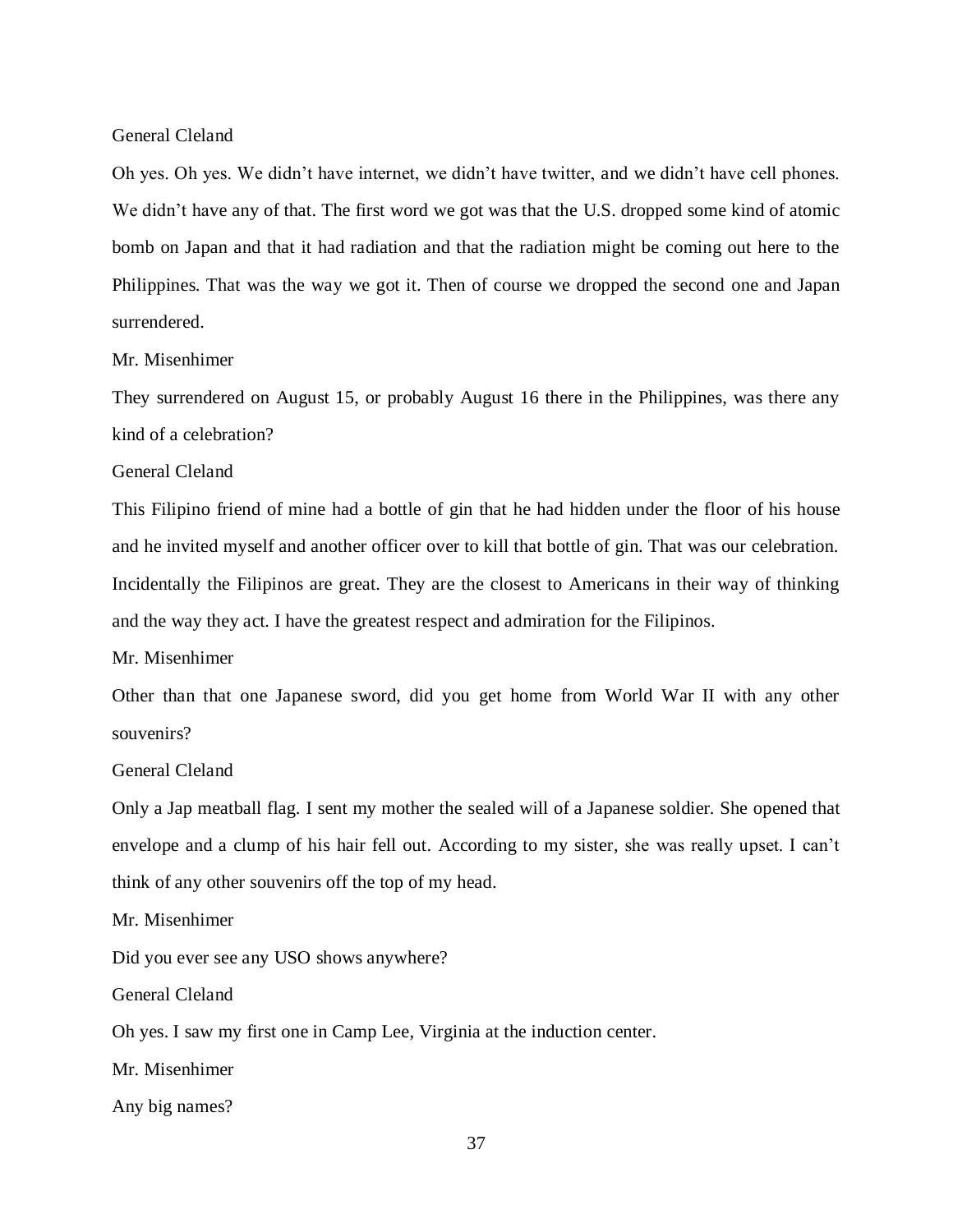No but the comedian was a comedian that I had seen on stage in Lowe's Theater in Washington, D. C. Back in those days, at a big theater like Lowe's they would have a little warm up of the audience, if you will, with a comedian or a singer or something. So I saw that comedian at Lowe's and the next time I saw him I was a soldier at a USO show. I saw Bob Hope in Korea and I saw Bob Hope in Vietnam.

Mr. Misenhimer

He did a good job.

General Cleland

He did. He was quite an individual.

Mr. Misenhimer

Did you have any experience with the Red Cross?

General Cleland

Yes. I found that if I had a soldier who had a problem at home, the Red Cross would invariably take care of it. We had a Red Cross man with us at the  $188<sup>th</sup>$  there in the Occupation. This guy was really good. My experience with the Red Cross has been that when a soldier had a problem and it was referred to them, they took care of it. Very positive. When I was there at the Fujiya Hotel there were two Red Cross girls there that kind of ran things because it was a recreational hotel for the U.S. troops. I remember they had a bingo game one time and I got bingo and I got a wash cloth and a bar of soap as my prize. (Laugh) That was the only time I ever won anything at bingo.

Mr. Misenhimer

Is there anything else that you remember from World War II?

General Cleland

Yes. I remember the American soldier and I have to tell you, there just wasn't anybody better than the American soldier. They were absolutely top notch. There were a few that weren't, but by and large, we had troops that were just outstanding, particularly in the Airborne, paratroopers.